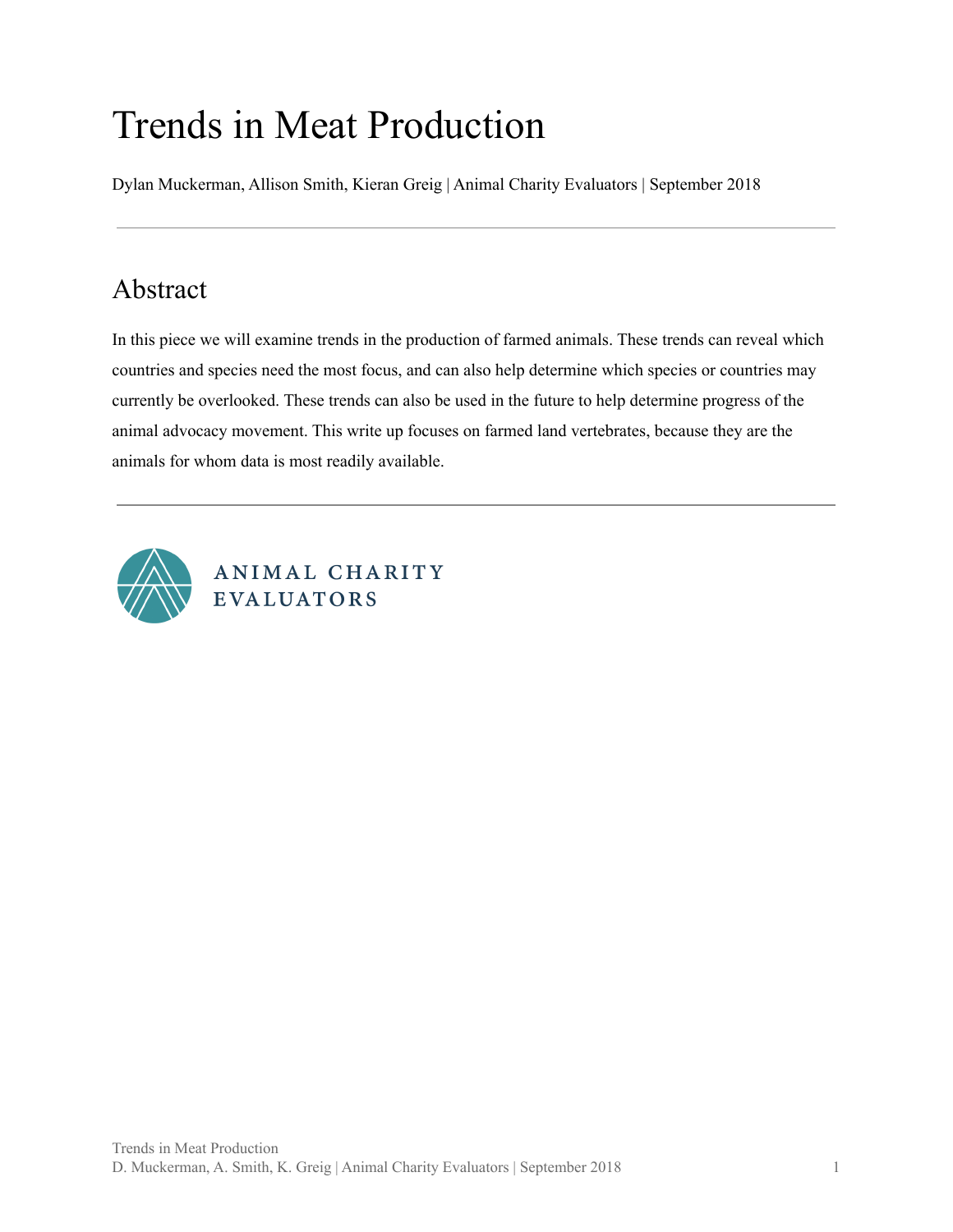# <span id="page-1-0"></span>Table of contents

**[Abstract](#page-0-0)** Table of [contents](#page-1-0) [FAO](#page-1-1) data Number of animals [slaughtered](#page-1-2) [Tons](#page-7-0) of meat Total [stock](#page-14-0) [USDA](#page-20-0) data Number of animals [slaughtered](#page-21-0) [Pounds](#page-24-0) of meat [Conclusion](#page-28-0) Further [questions](#page-29-0) Key [resources](#page-29-1)

# <span id="page-1-1"></span>FAO data

The United Nations Food and Agriculture Organization (FAO) [compiles](http://www.fao.org/faostat/en/) yearly statistics on livestock production and population. Information is provided on both the number of animals slaughtered and the tons of meat produced. Unsurprisingly, countries with large populations dominate the lists, but there are a number of trends that can be observed.

#### <span id="page-1-2"></span>Number of animals slaughtered

We first look in terms of the number of animals being slaughtered, broken down by species, in the most recent year available (2016). For almost all species, China tops the lists—usually by a large margin. The United States is often high on lists, but there are many exceptions (such as for ducks, rabbits, and geese).

It is also notable how few European countries appear on these lists. In particular, no European countries are among the top ten countries in chicken slaughtering. The European countries producing large amounts of meat can best be seen when we turn to look at the total tons of meat produced in each country. These tables suggest that there is a great need for animal advocacy in non-European countries.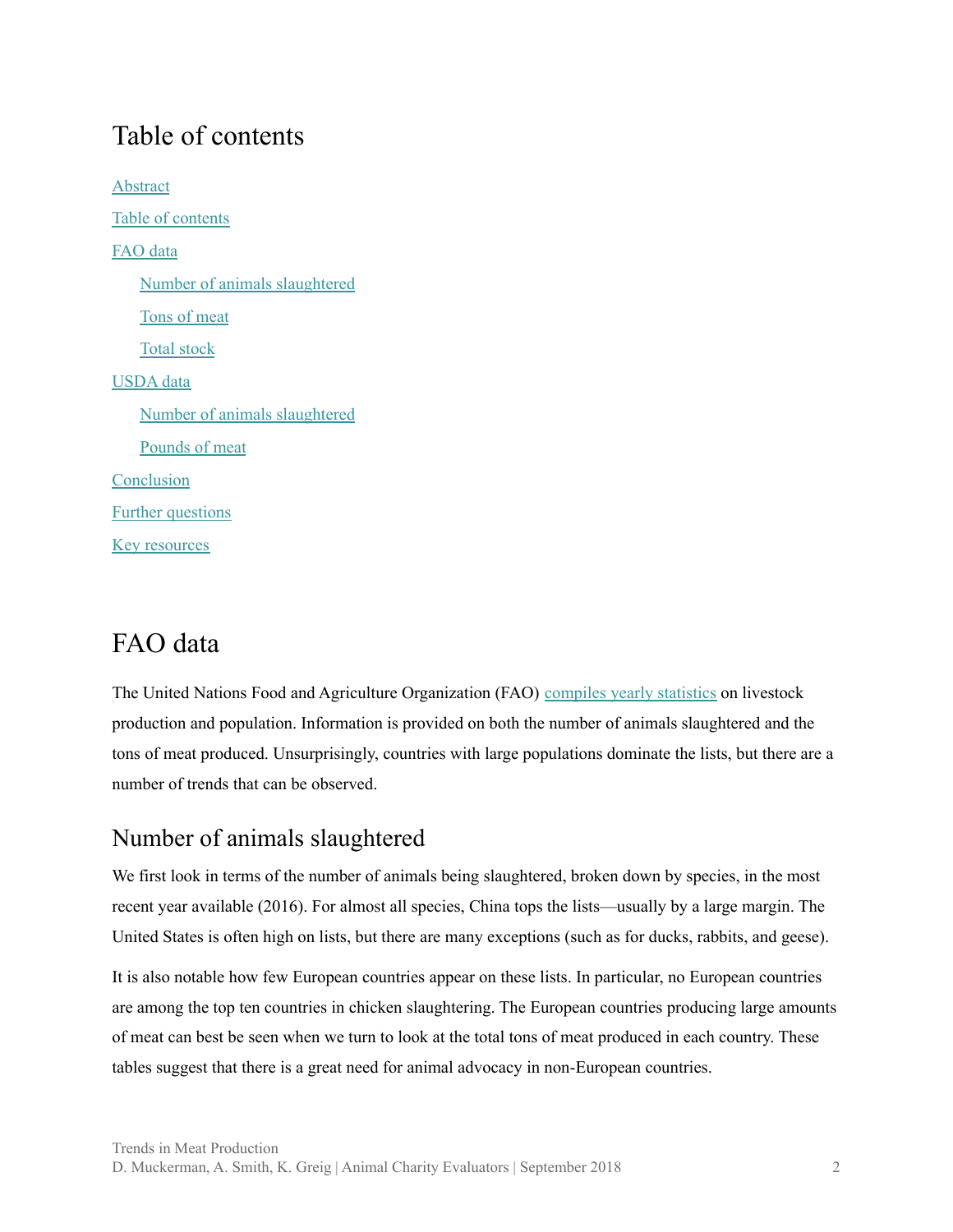| Country                    | <b>Totals slaughtered</b> | Totals slaughtered per capita |
|----------------------------|---------------------------|-------------------------------|
| World                      | 74,171,872,986            | 9.93                          |
| China, mainland            | 13,714,304,809            | 9.77                          |
| United States of America   | 9,331,441,493             | 28.96                         |
| European Union             | 8,351,146,351             | 16.43                         |
| <b>Brazil</b>              | 6,261,689,332             | 30.15                         |
| Indonesia                  | 2,781,838,037             | 10.65                         |
| India                      | 2,603,793,812             | 1.97                          |
| Russian Federation         | 2,499,046,703             | 17.36                         |
| Iran (Islamic Republic of) | 1,876,830,955             | 23.38                         |
| Mexico                     | 1,723,321,241             | 13.51                         |
| Myanmar                    | 1,537,161,690             | 29.07                         |
| Thailand                   | 1,241,852,065             | 18.03                         |

| Country                    | <b>Chickens slaughtered</b> | Chickens slaughtered per capita |
|----------------------------|-----------------------------|---------------------------------|
| World                      | 65,847,411,000              | 8.82                            |
| China, mainland            | 9,225,812,000               | 6.57                            |
| United States of America   | 8,909,014,000               | 27.65                           |
| European Union             | 7,418,459,000               | 14.60                           |
| <b>Brazil</b>              | 6,078,968,000               | 29.27                           |
| Indonesia                  | 2,713,234,000               | 10.39                           |
| India                      | 2,483,019,000               | 1.88                            |
| <b>Russian Federation</b>  | 2,432,698,000               | 16.90                           |
| Iran (Islamic Republic of) | 1,851,879,000               | 23.07                           |

Trends in Meat Production

D. Muckerman, A. Smith, K. Greig | Animal Charity Evaluators | September 2018 3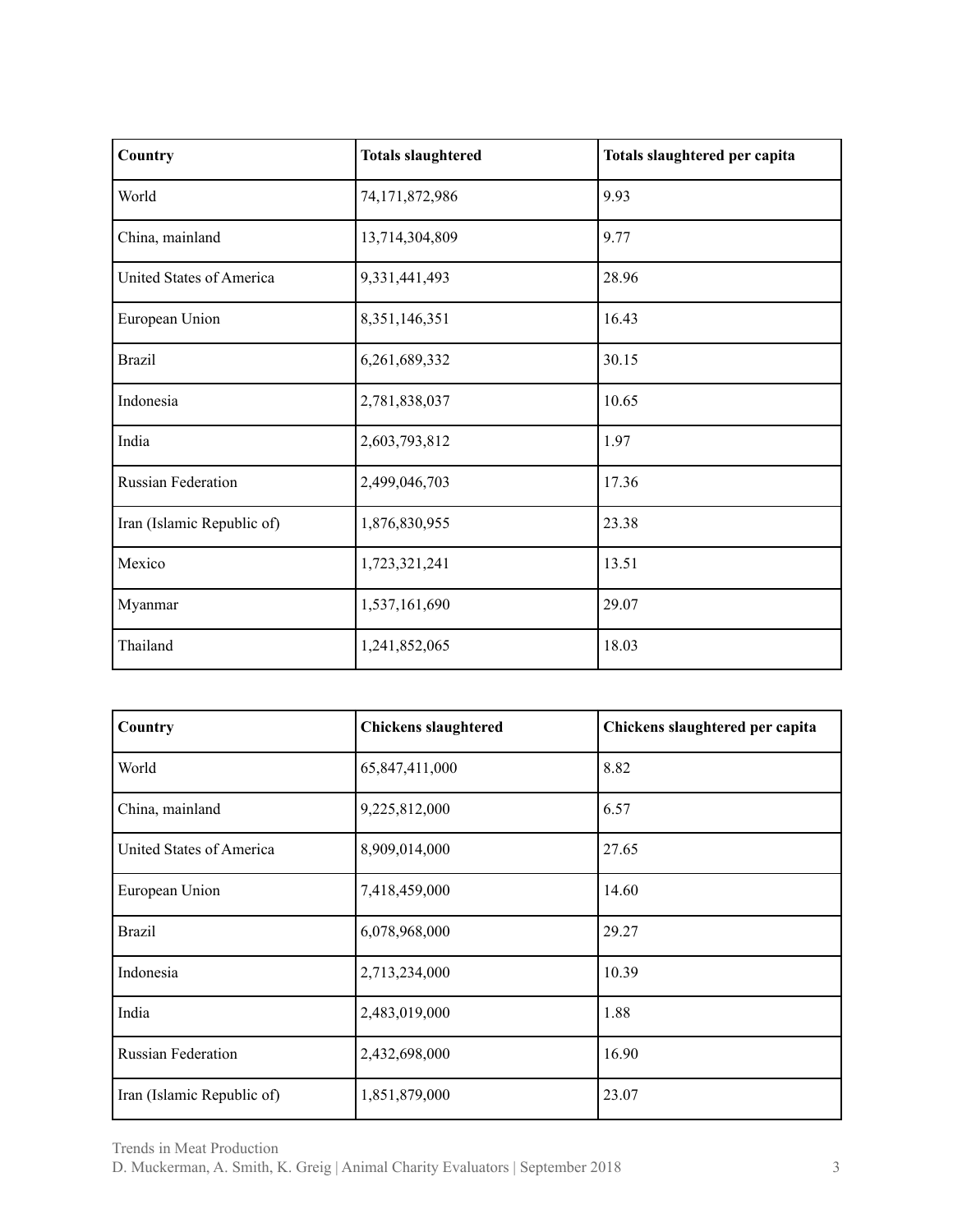| Mexico   | 1,676,866,000 | 13.15 |
|----------|---------------|-------|
| Myanmar  | 1,393,579,000 | 26.35 |
| Thailand | 1,199,528,000 | 17.42 |

| Country                   | <b>Ducks slaughtered</b> | Ducks slaughtered per capita |
|---------------------------|--------------------------|------------------------------|
| World                     | 3,056,103,000            | 0.41                         |
| China, mainland           | 2,243,872,000            | 1.60                         |
| European Union            | 171,960,000              | 0.34                         |
| Myanmar                   | 118,408,000              | 2.24                         |
| Vietnam                   | 106,067,000              | 1.12                         |
| France                    | 69,917,000               | 1.08                         |
| Bangladesh                | 52,116,000               | 0.32                         |
| Malaysia                  | 51,009,000               | 1.64                         |
| Indonesia                 | 40,126,000               | 0.15                         |
| China, Taiwan Province of | 36,184,000               | 1.54                         |
| Egypt                     | 31,416,000               | 0.33                         |
| Hungary                   | 28,867,000               | 2.96                         |

| Country                  | <b>Pigs slaughtered</b> | Pigs slaughtered per capita |
|--------------------------|-------------------------|-----------------------------|
| World                    | 1,478,167,073           | 0.20                        |
| China, mainland          | 705,756,377             | 0.50                        |
| European Union           | 260,012,426             | 0.51                        |
| United States of America | 118,303,900             | 0.37                        |
| Germany                  | 59,480,468              | 0.73                        |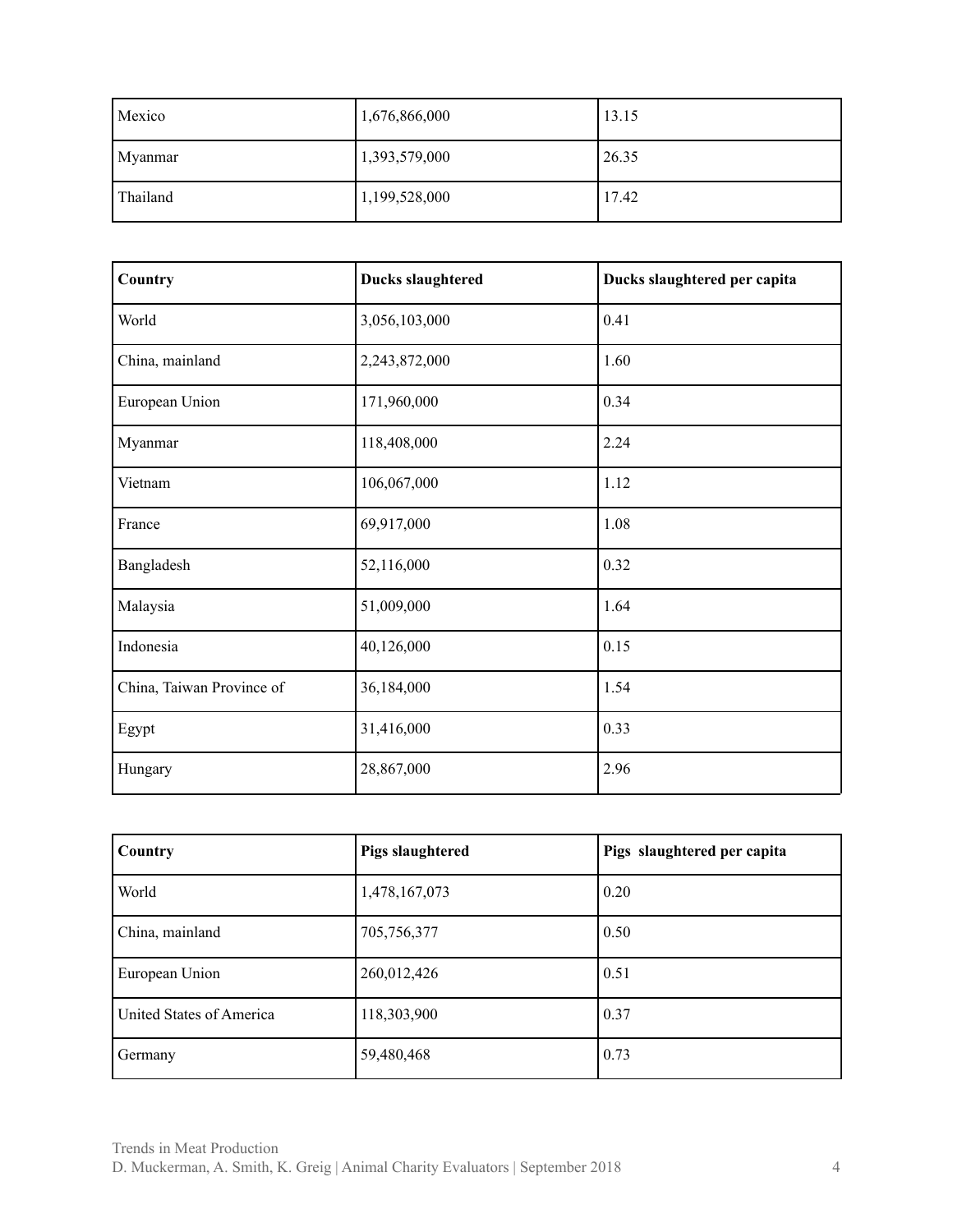| Vietnam                   | 51,115,510 | 0.54 |
|---------------------------|------------|------|
| Spain                     | 47,258,610 | 1.02 |
| <b>Brazil</b>             | 39,805,749 | 0.19 |
| <b>Russian Federation</b> | 38,603,959 | 0.27 |
| Philippines               | 26,628,771 | 0.26 |
| France                    | 24,138,654 | 0.37 |
| Poland                    | 22,098,424 | 0.58 |

| Country                                  | <b>Rabbits slaughtered</b> | Rabbits slaughtered per capita |
|------------------------------------------|----------------------------|--------------------------------|
| World                                    | 980,785,000                | 0.13                           |
| China, mainland                          | 562,739,000                | 0.40                           |
| European Union                           | 167,589,000                | 0.33                           |
| Democratic People's Republic of<br>Korea | 132,830,000                | 5.24                           |
| Egypt                                    | 58,520,000                 | 0.61                           |
| Spain                                    | 47,357,000                 | 1.02                           |
| France                                   | 33,247,000                 | 0.51                           |
| Italy                                    | 26,916,000                 | 0.45                           |
| Germany                                  | 22,652,000                 | 0.28                           |
| Czechia                                  | 20,575,000                 | 1.94                           |
| Algeria                                  | 8,345,000                  | 0.21                           |
| Sierra Leone                             | 8,118,000                  | 1.10                           |

| Country | Turkeys slaughtered | Turkeys slaughtered per capita |
|---------|---------------------|--------------------------------|
| World   | 673,278,000         | 0.09                           |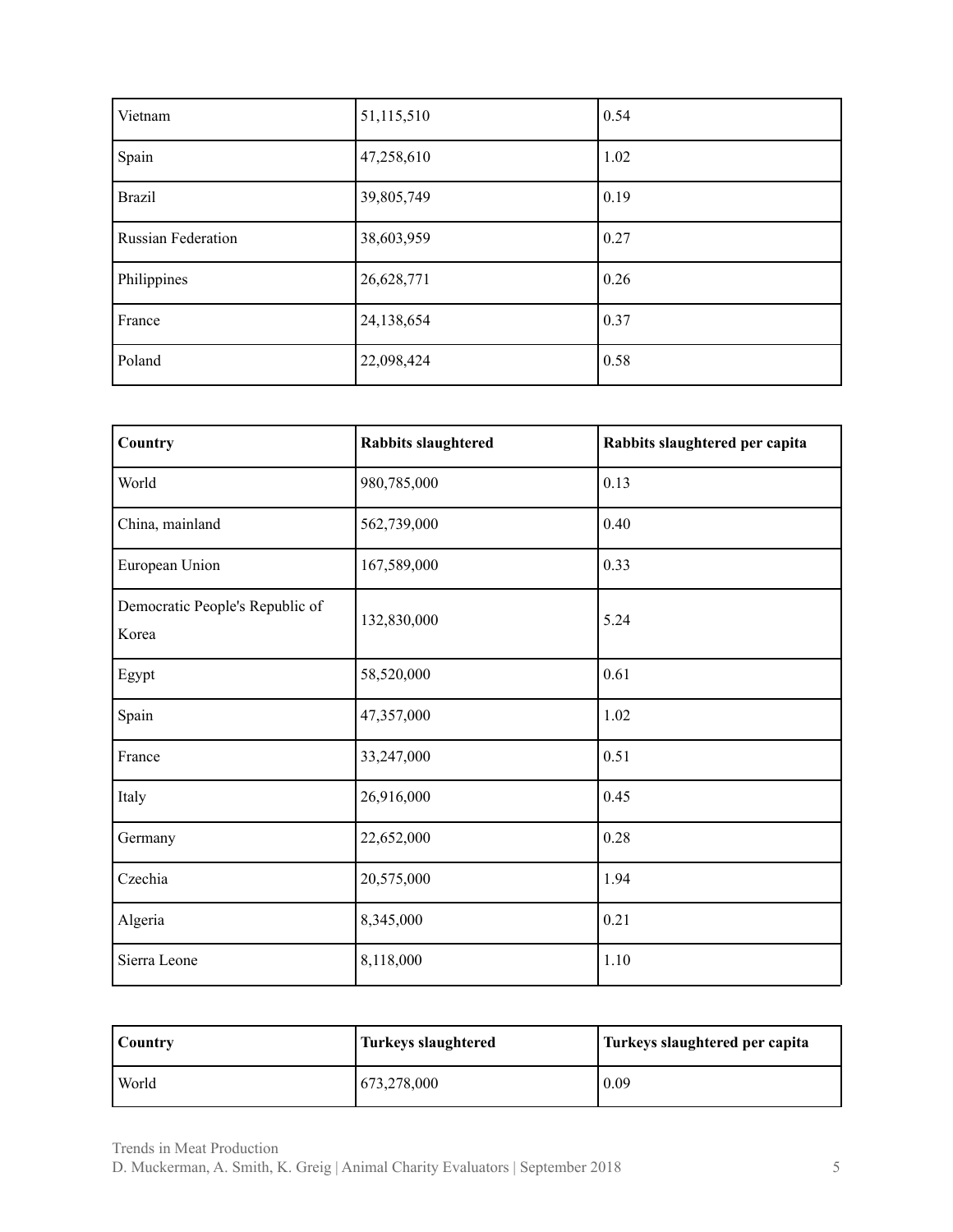| United States of America | 243,255,000 | 0.76 |
|--------------------------|-------------|------|
| European Union           | 226,867,000 | 0.45 |
| <b>Brazil</b>            | 90,551,000  | 0.44 |
| France                   | 52,245,000  | 0.81 |
| Poland                   | 37,482,000  | 0.98 |
| Germany                  | 37,366,000  | 0.46 |
| Italy                    | 30,944,000  | 0.52 |
| Spain                    | 21,482,000  | 0.46 |
| Canada                   | 21,231,000  | 0.59 |
| United Kingdom           | 15,400,000  | 0.23 |
| Morocco                  | 14,323,000  | 0.41 |

| Country                    | Geese and guinea fowl slaughtered | Geese and guinea fowl slaughtered<br>per capita |
|----------------------------|-----------------------------------|-------------------------------------------------|
| World                      | 658,903,000                       | 0.09                                            |
| China, mainland            | 611,779,000                       | 0.44                                            |
| European Union             | 14,632,000                        | 0.03                                            |
| Egypt                      | 9,980,000                         | 0.10                                            |
| Poland                     | 7,102,000                         | 0.19                                            |
| Myanmar                    | 5,082,000                         | 0.10                                            |
| Hungary                    | 5,061,000                         | 0.52                                            |
| China, Taiwan Province of  | 4,500,000                         | 0.19                                            |
| Ukraine                    | 4,284,000                         | 0.10                                            |
| Madagascar                 | 4,232,000                         | 0.17                                            |
| Iran (Islamic Republic of) | 1,044,000                         | 0.01                                            |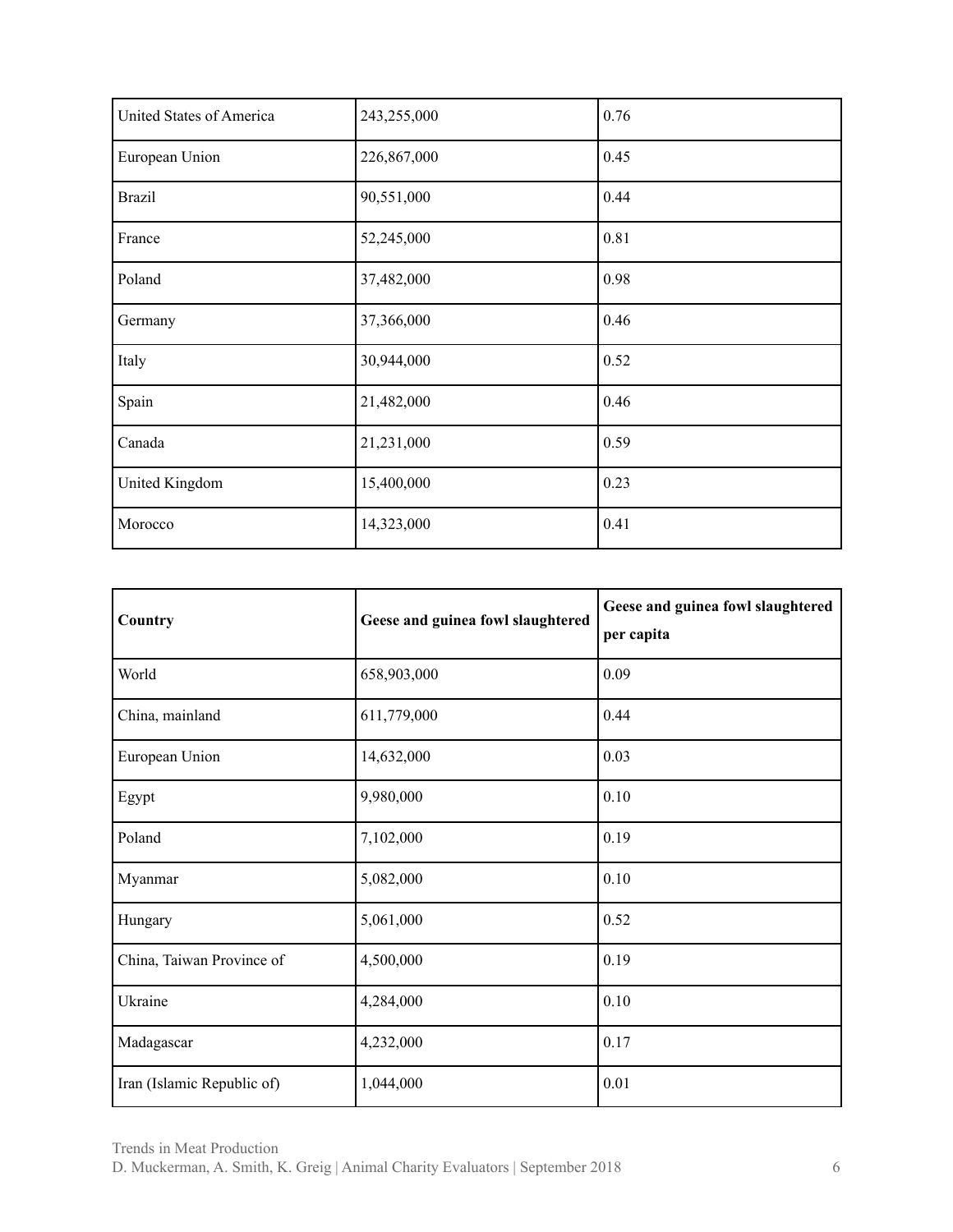| Israel | 994,000 | 0.12 |
|--------|---------|------|
|        |         |      |

| Country               | <b>Sheep slaughtered</b> | Sheep slaughtered per capita |
|-----------------------|--------------------------|------------------------------|
| World                 | 551,420,651              | 0.07                         |
| China, mainland       | 144,027,014              | 0.10                         |
| European Union        | 52,278,200               | 0.10                         |
| Australia             | 29,788,600               | 1.23                         |
| New Zealand           | 24,776,360               | 5.32                         |
| Turkey                | 22,025,280               | 0.28                         |
| India                 | 19,529,269               | 0.01                         |
| Nigeria               | 17, 141, 531             | 0.09                         |
| Algeria               | 16,063,931               | 0.40                         |
| Sudan                 | 15,513,159               | 0.39                         |
| <b>United Kingdom</b> | 14,556,000               | 0.22                         |
| Pakistan              | 11,264,000               | 0.06                         |

| Country         | <b>Goats slaughtered</b> | Goats slaughtered per capita |
|-----------------|--------------------------|------------------------------|
| World           | 459,861,000              | 0.06                         |
| China, mainland | 163, 167, 869            | $\vert 0.12 \vert$           |
| India           | 50,519,315               | $\vert 0.04 \vert$           |
| Bangladesh      | 29,812,862               | 0.18                         |
| Nigeria         | 25,167,866               | 0.14                         |
| Pakistan        | 17,667,177               | 0.09                         |
| Sudan           | 12,445,013               | 0.31                         |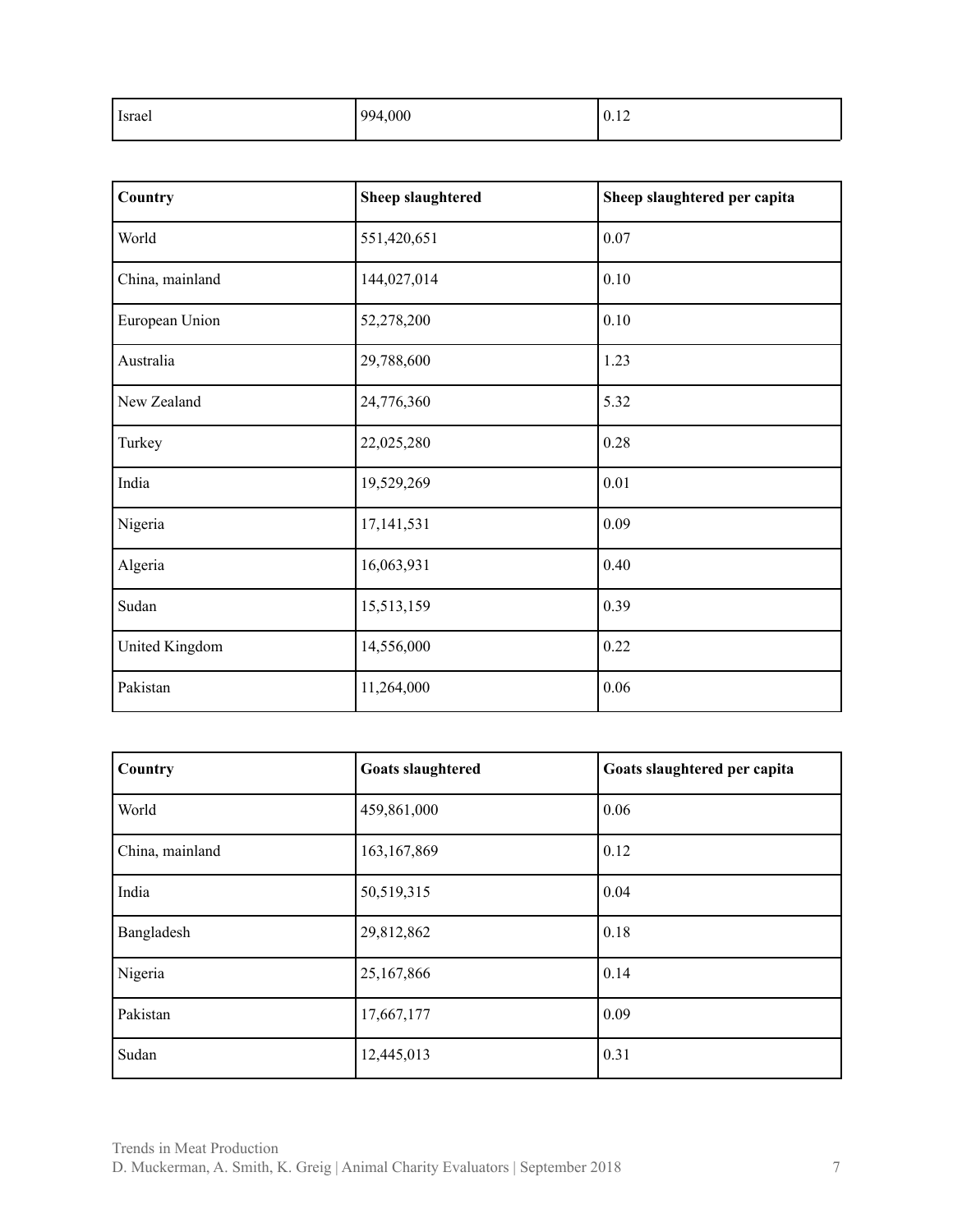| Iran (Islamic Republic of) | 10,343,166 | 0.13 |
|----------------------------|------------|------|
| Indonesia                  | 7,402,290  | 0.03 |
| Mali                       | 6,813,294  | 0.38 |
| South Sudan                | 6,789,002  | 0.56 |
| Yemen                      | 6,462,449  | 0.23 |

| Country                   | <b>Cows slaughtered</b> | Cows slaughtered per capita |
|---------------------------|-------------------------|-----------------------------|
| World                     | 302,018,862             | 0.04                        |
| China, mainland           | 49,184,749              | 0.04                        |
| <b>Brazil</b>             | 37,595,000              | 0.18                        |
| United States of America  | 31,188,800              | 0.10                        |
| European Union            | 27,159,481              | 0.05                        |
| Argentina                 | 11,720,350              | 0.27                        |
| India                     | 8,825,483               | 0.01                        |
| Australia                 | 8,796,400               | 0.36                        |
| <b>Russian Federation</b> | 8,100,928               | 0.06                        |
| Mexico                    | 7,957,971               | 0.06                        |
| Uzbekistan                | 5,189,349               | 0.17                        |
| New Zealand               | 4,763,321               | 1.02                        |

#### <span id="page-7-0"></span>Tons of meat

The UN FAO data also provides information on the total tons of meat produced across all species. Here we see that while European countries are generally not very high in terms of the number of animals killed for meat production, they are high in terms of tons of meat produced. This can be explained by the differences in species produced, with European countries generally raising larger species of animals.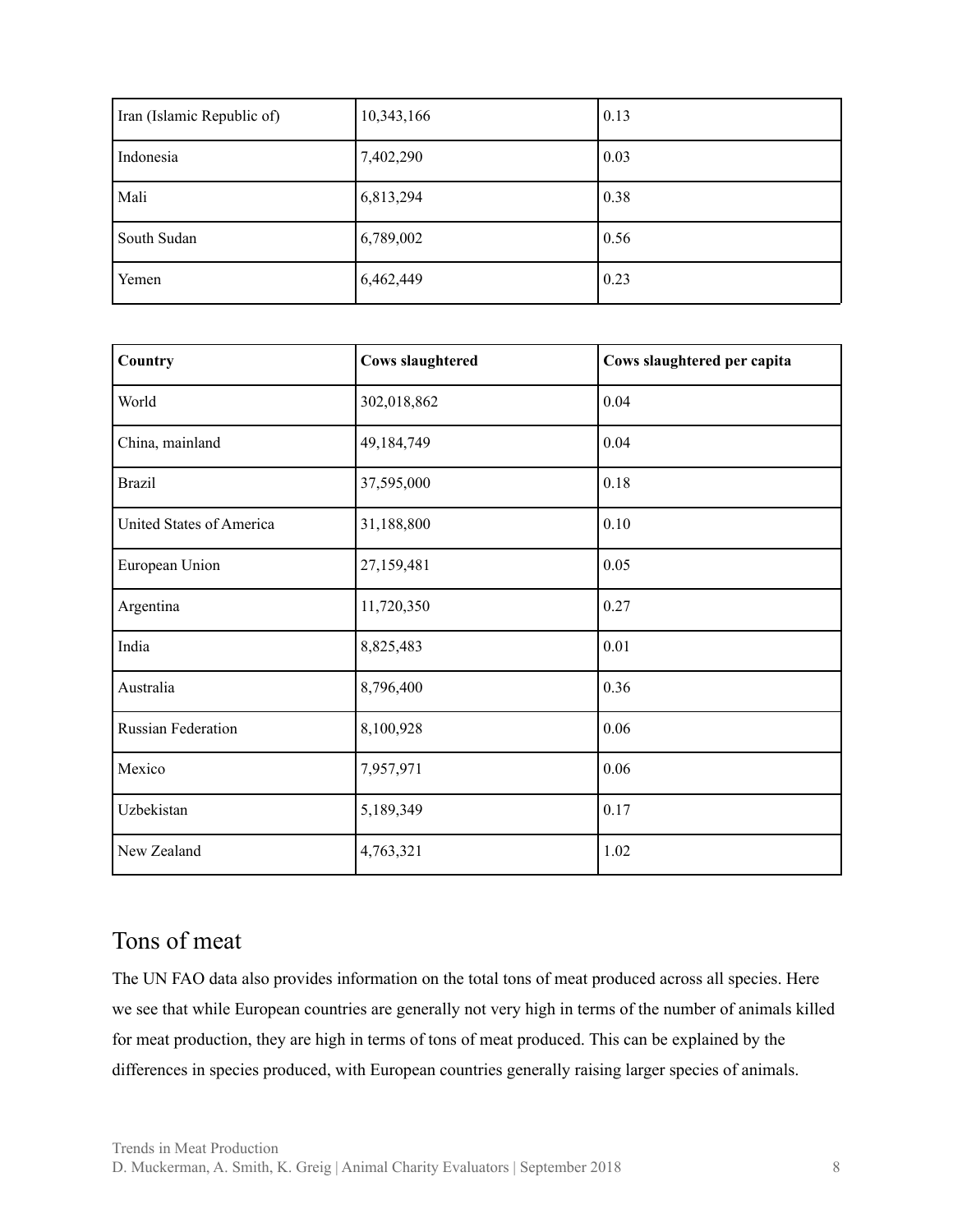Among western European countries, the top producers of meat (in tons, not in the number of animals slaughtered) are Germany, Spain, and France. In particular, Germany is the third largest producer of pig meat and turkey meat, and France is the second largest producer of duck meat. These trends suggest a possible direction for species-specific advocacy.

| Country                   | <b>Total meat (tons)</b> | Total meat (kilograms per capita) |
|---------------------------|--------------------------|-----------------------------------|
| World                     | 329,890,425              | 44.18                             |
| China, mainland           | 85,987,175               | 61.27                             |
| European Union            | 47,471,558               | 93.41                             |
| United States of America  | 44,623,827               | 138.51                            |
| <b>Brazil</b>             | 27,440,984               | 132.15                            |
| <b>Russian Federation</b> | 9,899,183                | 68.76                             |
| Germany                   | 8,425,255                | 102.85                            |
| India                     | 7,191,588                | 5.43                              |
| Mexico                    | 6,553,805                | 51.39                             |
| Spain                     | 6,196,330                | 133.69                            |
| France                    | 5,655,531                | 87.38                             |
| Argentina                 | 5,219,781                | 119.04                            |

| Country                   | <b>Chicken meat (tons)</b> | Chicken meat (kilograms per<br>capita) |
|---------------------------|----------------------------|----------------------------------------|
| World                     | 107,143,008                | 14.35                                  |
| United States of America  | 18,708,326                 | 58.07                                  |
| <b>Brazil</b>             | 13,894,450                 | 66.91                                  |
| China, mainland           | 12,721,408                 | 9.06                                   |
| European Union            | 11,924,789                 | 23.47                                  |
| <b>Russian Federation</b> | 4,141,365                  | 28.77                                  |

Trends in Meat Production

D. Muckerman, A. Smith, K. Greig | Animal Charity Evaluators | September 2018 9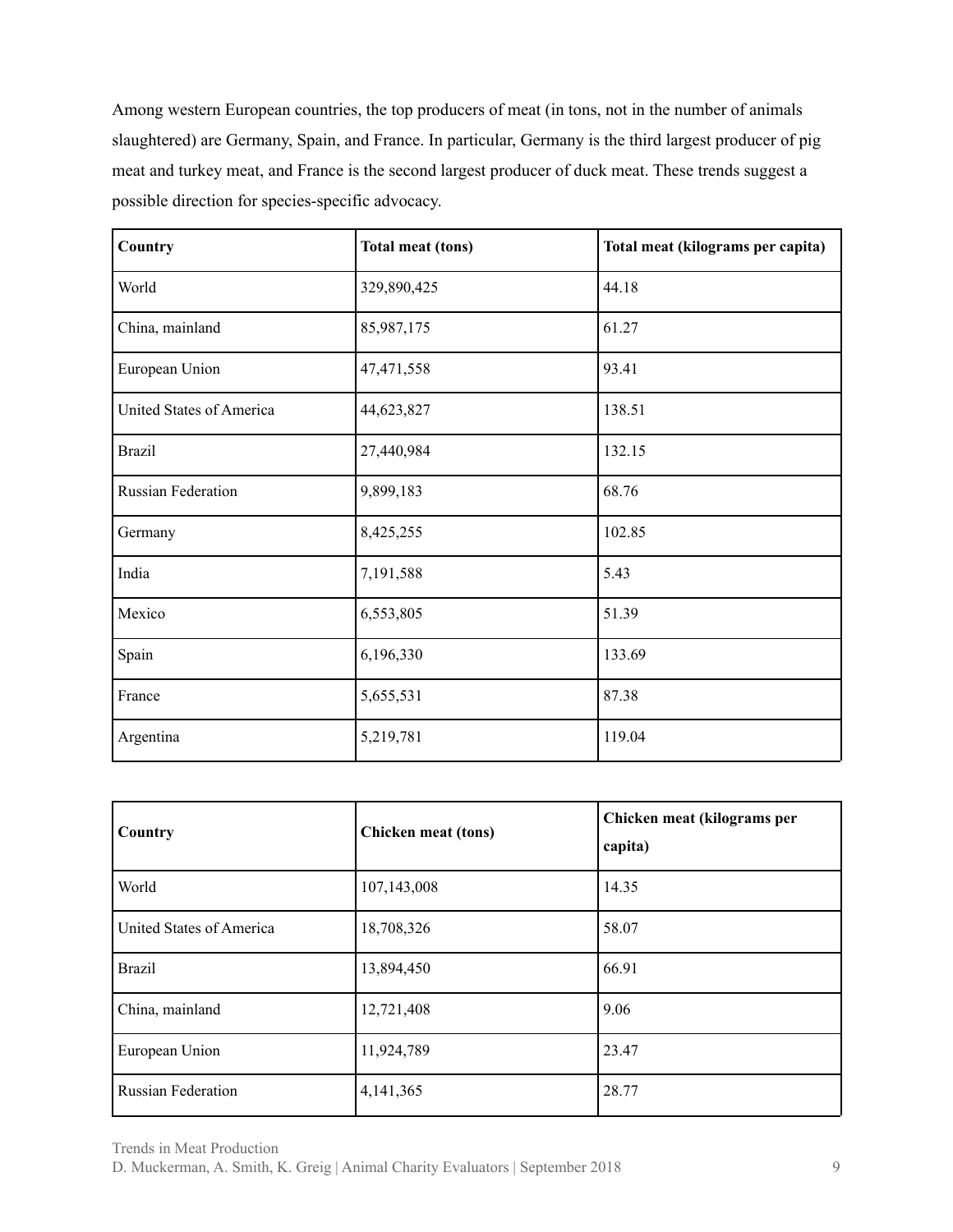| India                      | 3,398,812 | 2.57  |
|----------------------------|-----------|-------|
| Mexico                     | 3,077,874 | 24.13 |
| Japan                      | 2,345,193 | 18.36 |
| Iran (Islamic Republic of) | 2,126,286 | 26.49 |
| Indonesia                  | 2,110,861 | 8.08  |
| Poland                     | 1,994,697 | 52.18 |

| Country                   | Duck meat (tons) | Duck meat (kilograms per capita) |
|---------------------------|------------------|----------------------------------|
| World                     | 4,534,578        | 0.61                             |
| China, mainland           | 2,965,312        | 2.11                             |
| European Union            | 492,986          | 0.97                             |
| France                    | 238,900          | 3.69                             |
| Malaysia                  | 150,426          | 4.82                             |
| Myanmar                   | 133,514          | 2.52                             |
| Vietnam                   | 127,280          | 1.35                             |
| Republic of Korea         | 82,830           | 1.63                             |
| Hungary                   | 78,769           | 8.08                             |
| Egypt                     | 76,772           | 0.80                             |
| China, Taiwan Province of | 66,967           | 2.84                             |
| United States of America  | 61,307           | 0.19                             |

| Country         | Pig meat (tons) | Pig meat (kilograms per capita) |
|-----------------|-----------------|---------------------------------|
| World           | 118,168,709     | 15.83                           |
| China, mainland | 54, 129, 762    | 38.57                           |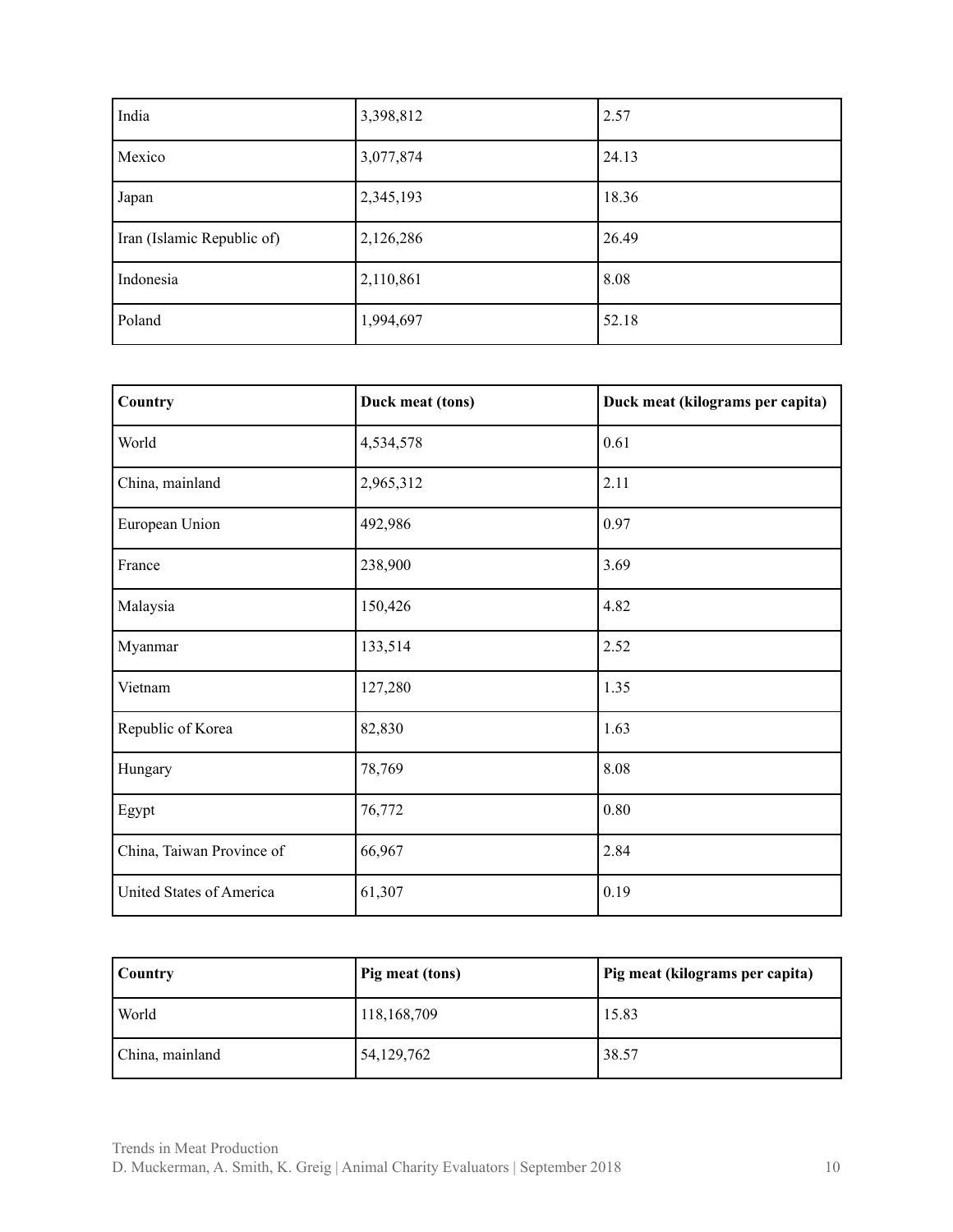| European Union            | 23,618,044 | 46.47 |
|---------------------------|------------|-------|
| United States of America  | 11,320,182 | 35.14 |
| Germany                   | 5,589,639  | 68.24 |
| Spain                     | 3,947,015  | 85.16 |
| Vietnam                   | 3,664,556  | 38.75 |
| <b>Brazil</b>             | 3,514,098  | 16.92 |
| <b>Russian Federation</b> | 3,368,235  | 23.40 |
| France                    | 2,185,430  | 33.77 |
| Canada                    | 2,047,946  | 56.43 |
| Poland                    | 2,008,800  | 52.55 |

| Country                                  | <b>Rabbit meat (tons)</b> | Rabbit meat (kilograms per<br>capita) |
|------------------------------------------|---------------------------|---------------------------------------|
| World                                    | 1,428,085                 | 0.19                                  |
| China, mainland                          | 849,150                   | 0.61                                  |
| European Union                           | 257,001                   | 0.51                                  |
| Democratic People's Republic of<br>Korea | 172,680                   | 6.81                                  |
| Egypt                                    | 65,602                    | 0.69                                  |
| Italy                                    | 54,347                    | 0.91                                  |
| Spain                                    | 50,552                    | 1.09                                  |
| France                                   | 48,396                    | 0.75                                  |
| Czechia                                  | 39,692                    | 3.74                                  |
| Germany                                  | 35,971                    | 0.44                                  |
| <b>Russian Federation</b>                | 18,189                    | 0.13                                  |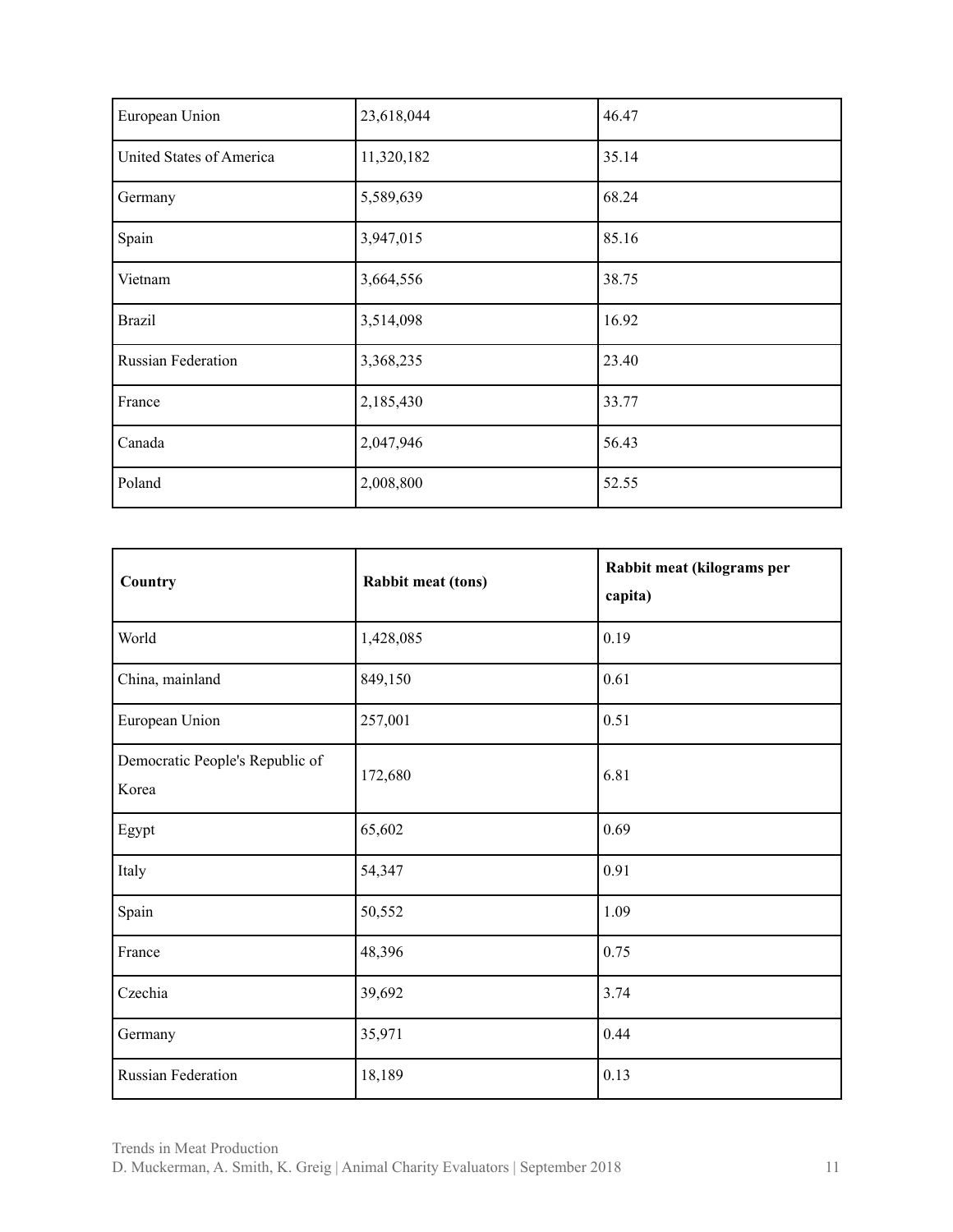| Ukraine | 12,200 | 0.27 |
|---------|--------|------|
|         |        |      |

| Country                  | Turkey meat (tons) | Turkey meat (kilograms per<br>capita) |
|--------------------------|--------------------|---------------------------------------|
| World                    | 6,060,883          | 0.81                                  |
| United States of America | 2,712,976          | 8.42                                  |
| European Union           | 2,024,512          | 3.98                                  |
| <b>Brazil</b>            | 596,302            | 2.87                                  |
| Germany                  | 487,100            | 5.95                                  |
| France                   | 393,287            | 6.08                                  |
| Italy                    | 331,859            | 5.58                                  |
| Spain                    | 192,629            | 4.16                                  |
| Poland                   | 178,537            | 4.67                                  |
| Canada                   | 168,547            | 4.64                                  |
| United Kingdom           | 164,000            | 2.49                                  |
| Chile                    | 112,768            | 6.30                                  |

| Country         | Goose and guinea fowl meat (tons) | Goose and guinea fowl meat<br>(kilograms per capita) |
|-----------------|-----------------------------------|------------------------------------------------------|
| World           | 2,542,632                         | 0.34                                                 |
| China, mainland | 2,393,635                         | 1.71                                                 |
| European Union  | 70,607                            | 0.14                                                 |
| Poland          | 30,996                            | 0.81                                                 |
| Egypt           | 26,894                            | 0.28                                                 |
| Hungary         | 25,856                            | 2.65                                                 |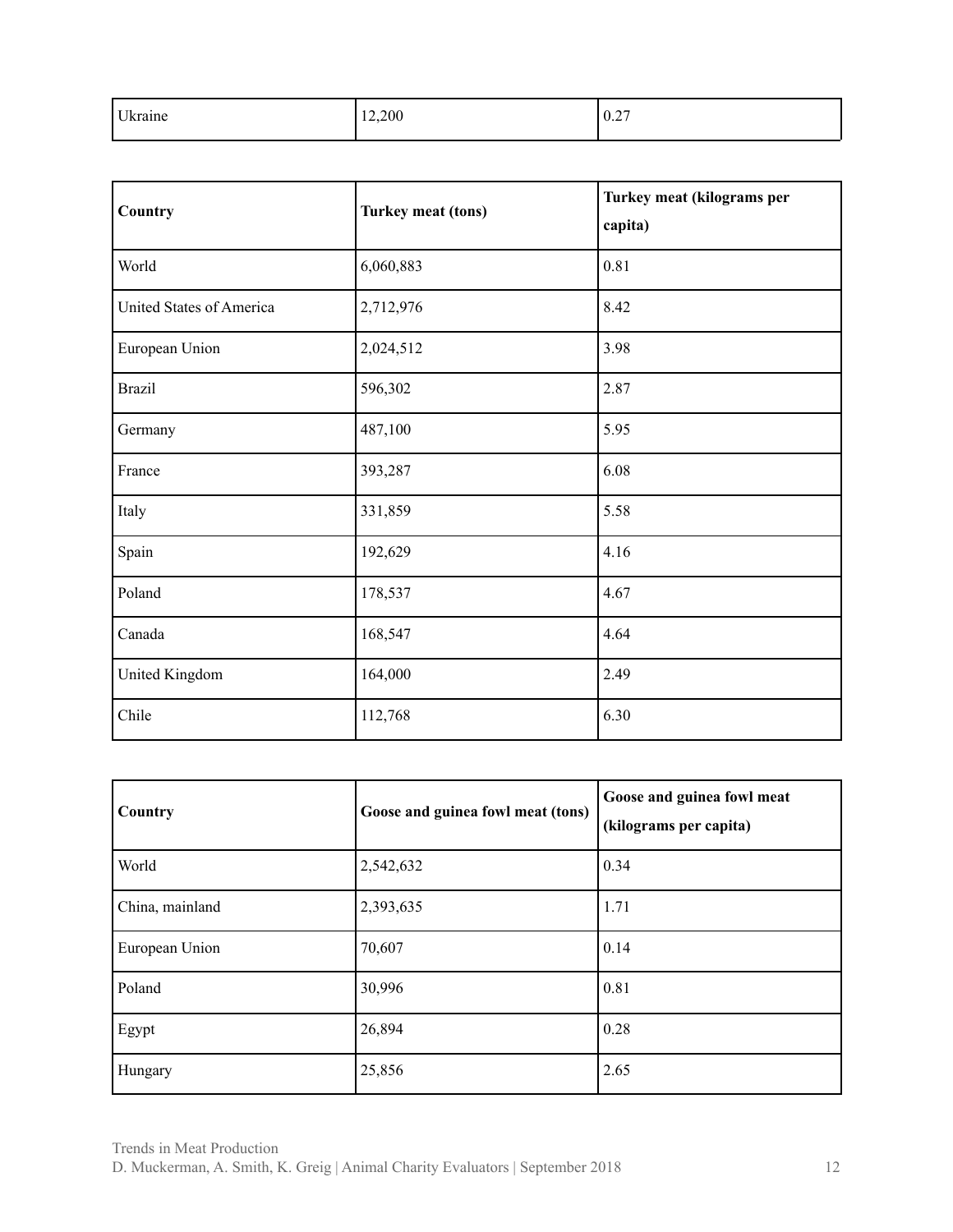| China, Taiwan Province of | 18,134 | 0.77 |
|---------------------------|--------|------|
| Madagascar                | 12,696 | 0.51 |
| Myanmar                   | 8,380  | 0.16 |
| Germany                   | 5,100  | 0.06 |
| Israel                    | 3,308  | 0.40 |
| United Kingdom            | 2,883  | 0.04 |

| Country                    | Sheep meat (tons) | Sheep meat (kilograms per capita) |
|----------------------------|-------------------|-----------------------------------|
| World                      | 9,310,532         | 1.25                              |
| China, mainland            | 2,349,982         | 1.67                              |
| European Union             | 813,506           | 1.60                              |
| Australia                  | 678,812           | 28.14                             |
| New Zealand                | 480,607           | 103.12                            |
| Turkey                     | 353,942           | 4.45                              |
| Iran (Islamic Republic of) | 310,676           | 3.87                              |
| United Kingdom             | 290,000           | 4.41                              |
| Algeria                    | 271,388           | 6.68                              |
| Sudan                      | 254,286           | 6.42                              |
| India                      | 234,386           | 0.18                              |
| <b>Russian Federation</b>  | 194,510           | 1.35                              |

| <b>Country</b>  | <b>Goat meat (tons)</b> | Goat meat (kilograms per capita) |
|-----------------|-------------------------|----------------------------------|
| World           | 5,621,333               | 0.75                             |
| China, mainland | 2,264,966               | 1.61                             |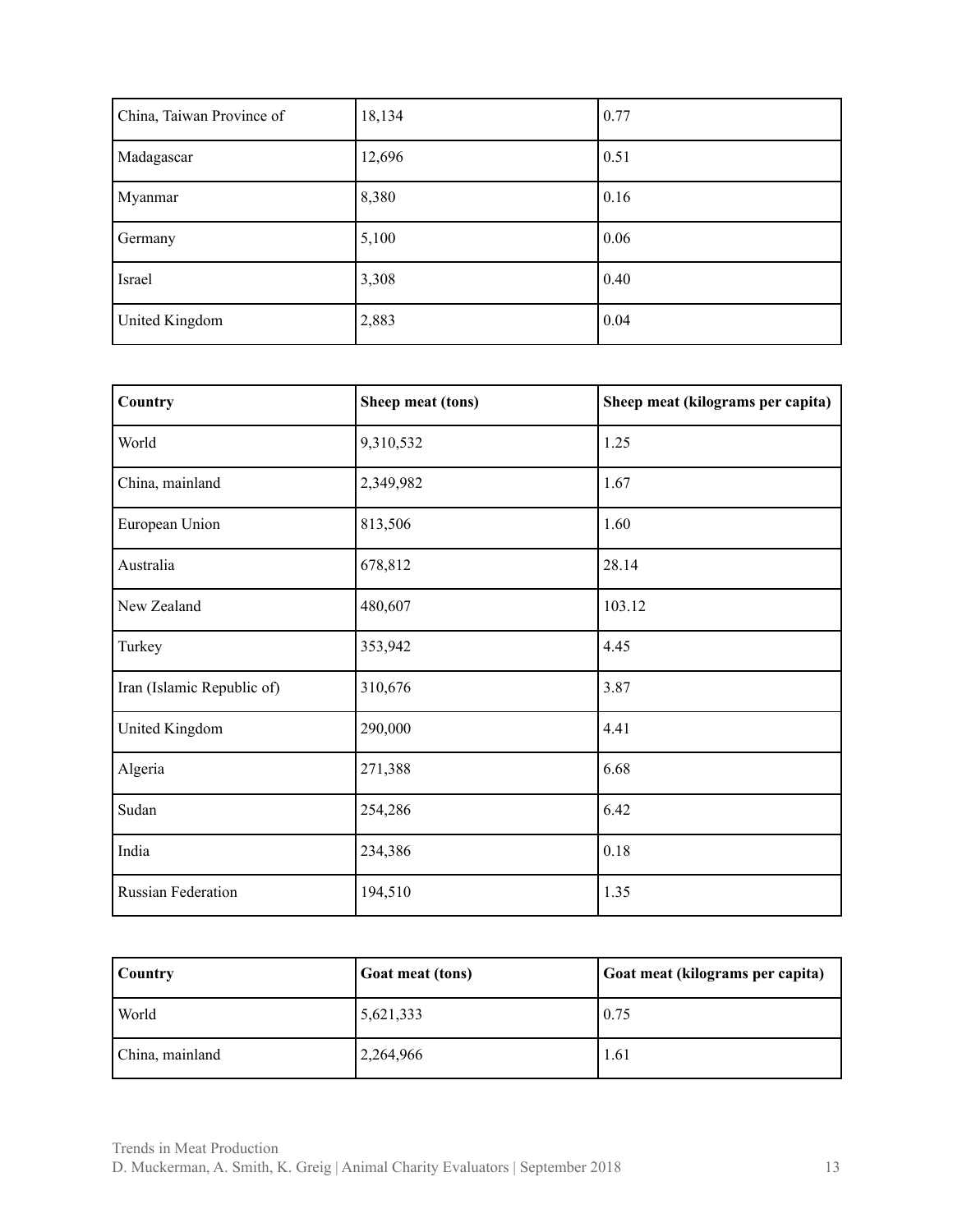| India                      | 505,371 | 0.38  |
|----------------------------|---------|-------|
| Pakistan                   | 301,589 | 1.56  |
| Nigeria                    | 243,230 | 1.31  |
| Bangladesh                 | 208,719 | 1.28  |
| Sudan                      | 111,532 | 2.82  |
| Mali                       | 95,415  | 5.30  |
| Iran (Islamic Republic of) | 82,958  | 1.03  |
| Myanmar                    | 79,418  | 1.50  |
| Mongolia                   | 76,903  | 25.40 |
| Turkey                     | 69,668  | 0.88  |

| Country                   | Cow meat (tons) | Cow meat (kilograms per capita) |
|---------------------------|-----------------|---------------------------------|
| World                     | 65,973,820      | 8.84                            |
| United States of America  | 11,470,489      | 35.60                           |
| <b>Brazil</b>             | 9,284,000       | 44.71                           |
| European Union            | 7,878,784       | 15.50                           |
| China, mainland           | 6,997,279       | 4.99                            |
| Argentina                 | 2,644,000       | 60.30                           |
| Australia                 | 2,360,756       | 97.85                           |
| Mexico                    | 1,878,705       | 14.73                           |
| <b>Russian Federation</b> | 1,618,972       | 11.25                           |
| France                    | 1,458,284       | 22.53                           |
| Germany                   | 1,155,483       | 14.11                           |
| Canada                    | 1,132,879       | 31.22                           |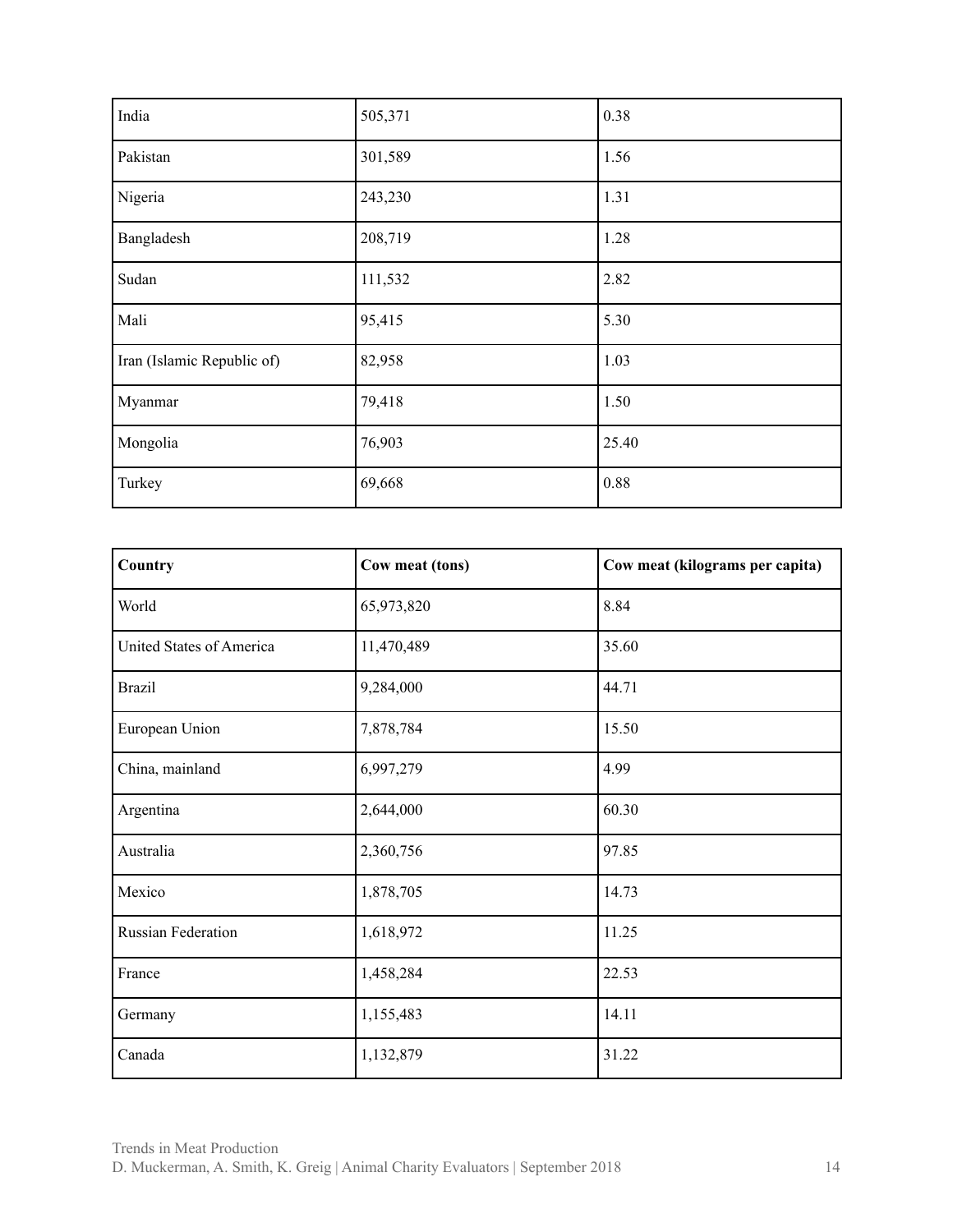## <span id="page-14-0"></span>Total stock

The FAO also provides information on the total stock of animals in each country, broken down by species. This gives a snapshot of the total number of animals involved in agriculture at a given moment. Because of the variation in age at which animals are slaughtered, we see that the cows form a much greater proportion of animals involved in animal agriculture at a given time than they do of animals slaughtered per year. Other longer-lived species such as sheep and goats follow a similar pattern. However, a majority of the farmed land animals in the analysis are still small animals, particularly chickens.

The countries with the largest populations of farmed animals are generally also those that slaughter many such animals. Some differences can be seen, with animals in countries with highly industrialized farming systems, such as the U.S. and much of Europe, generally seeming to live shorter lives than those in countries where animal farming is less industrialized.

| Country                    | <b>Stock, All Species</b> | Stock per capita, All species |
|----------------------------|---------------------------|-------------------------------|
| World                      | 30,148,764,815            | 4.04                          |
| China, mainland            | 7,298,726,300             | 5.20                          |
| United States of America   | 2,405,244,146             | 7.47                          |
| Indonesia                  | 2,164,461,633             | 8.29                          |
| European Union             | 1,940,900,910             | 3.82                          |
| <b>Brazil</b>              | 1,683,721,479             | 8.11                          |
| India                      | 1,300,953,378             | 0.98                          |
| Iran (Islamic Republic of) | 1,099,772,595             | 13.70                         |
| Pakistan                   | 695,866,933               | 3.60                          |
| Mexico                     | 643,658,938               | 5.05                          |
| Russian Federation         | 610,019,370               | 4.24                          |
| Bangladesh                 | 404,146,441               | 2.48                          |

| Country | <b>Chickens</b> | Chickens per capita |
|---------|-----------------|---------------------|
|---------|-----------------|---------------------|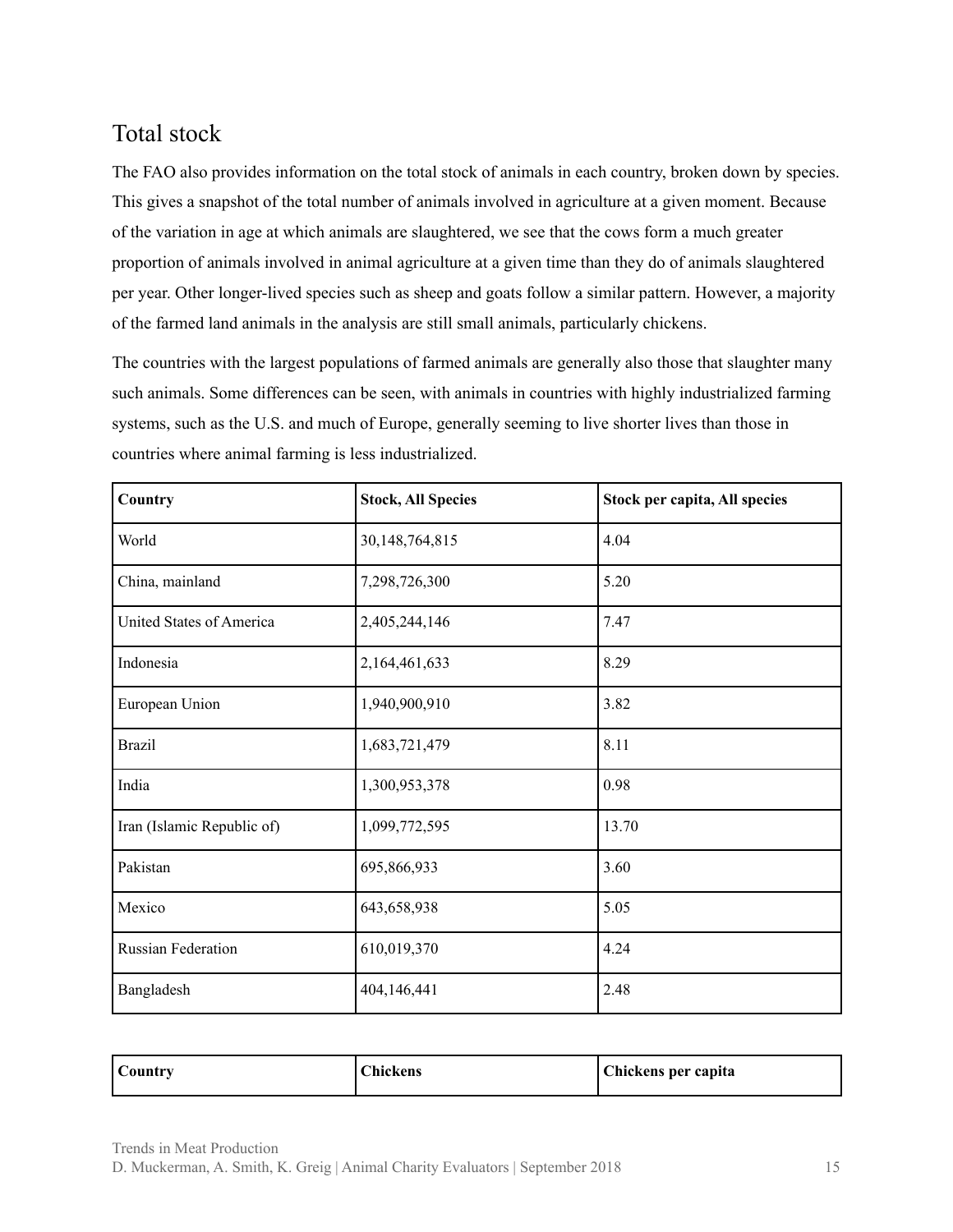| World                      | 22,705,417,000 | 3.04  |
|----------------------------|----------------|-------|
| China, mainland            | 5,062,592,000  | 3.61  |
| Indonesia                  | 2,053,397,000  | 7.86  |
| United States of America   | 1,971,947,000  | 6.12  |
| European Union             | 1,411,155,000  | 2.78  |
| <b>Brazil</b>              | 1,352,291,000  | 6.51  |
| Iran (Islamic Republic of) | 1,025,815,000  | 12.78 |
| India                      | 774,250,000    | 0.58  |
| Mexico                     | 549,125,000    | 4.31  |
| Pakistan                   | 505,902,000    | 2.62  |
| Russian Federation         | 490,418,000    | 3.41  |
| Turkey                     | 329,011,000    | 4.14  |

| Country                  | <b>Cows</b>   | Cows per capita |
|--------------------------|---------------|-----------------|
| World                    | 1,474,887,717 | 0.20            |
| <b>Brazil</b>            | 218,225,177   | 1.05            |
| India                    | 185,987,136   | 0.14            |
| United States of America | 91,918,000    | 0.29            |
| European Union           | 90,057,258    | 0.18            |
| China, mainland          | 84,374,700    | 0.06            |
| Ethiopia                 | 59,486,667    | 0.58            |
| Argentina                | 52,636,778    | 1.20            |
| Pakistan                 | 42,800,000    | 0.22            |
| Mexico                   | 33,918,906    | 0.27            |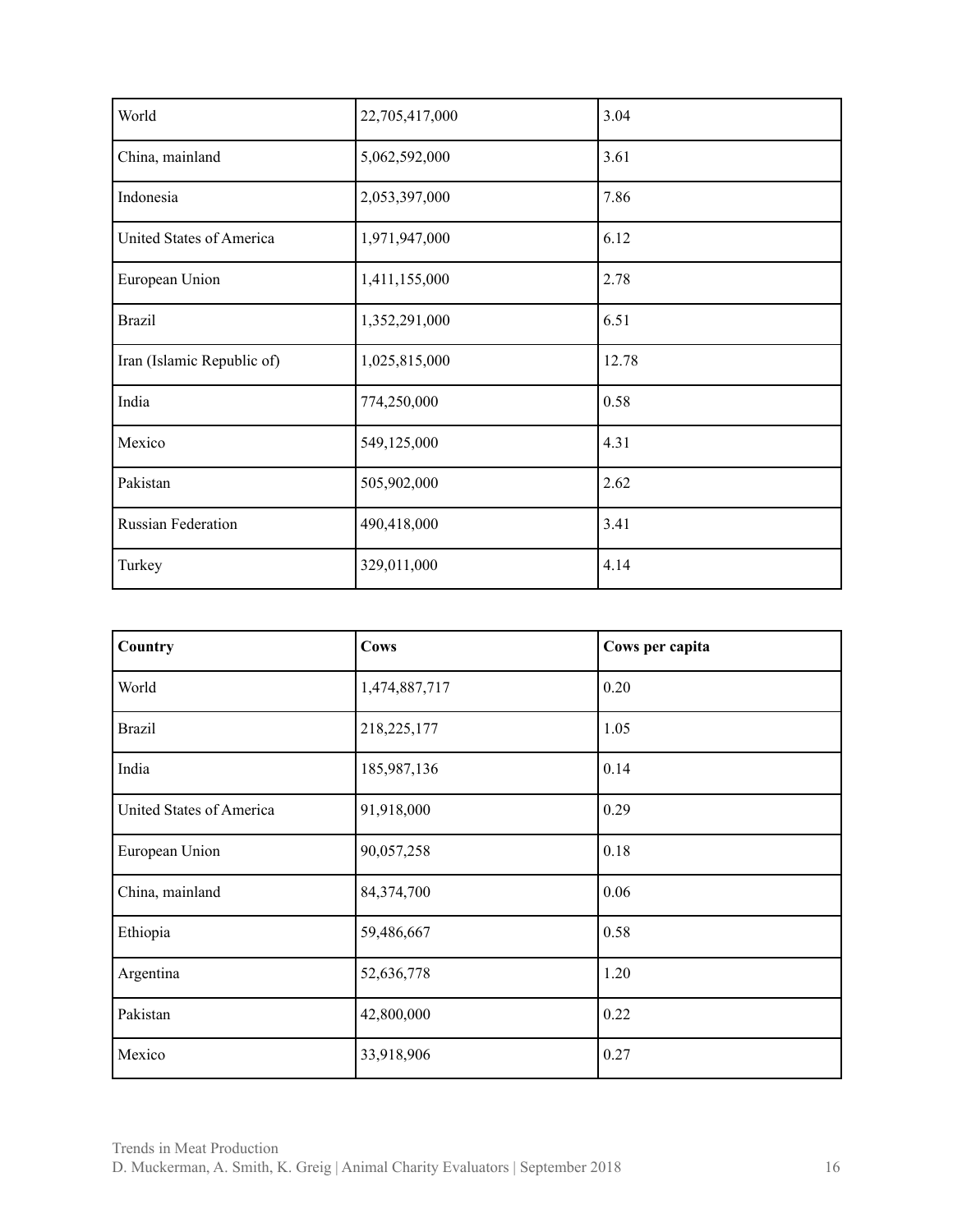| Sudan                       | 30,559,650           | 0.77 |
|-----------------------------|----------------------|------|
| United Republic of Tanzania | $ 27,015,712\rangle$ | 0.49 |

| Country            | <b>Ducks</b>  | Ducks per capita |
|--------------------|---------------|------------------|
| World              | 1,241,388,000 | 0.17             |
| China, mainland    | 810,503,000   | 0.58             |
| Vietnam            | 71,286,000    | 0.75             |
| Bangladesh         | 52,240,000    | 0.32             |
| Indonesia          | 47,360,000    | 0.18             |
| European Union     | 44,481,000    | 0.09             |
| Russian Federation | 30,896,000    | 0.21             |
| France             | 24,534,000    | 0.38             |
| Myanmar            | 23,627,000    | 0.45             |
| India              | 21,019,000    | $0.02\,$         |
| Thailand           | 13,711,000    | 0.20             |
| Malaysia           | 10,656,000    | 0.34             |

| Country                    | <b>Sheep</b>  | Sheep per capita |
|----------------------------|---------------|------------------|
| World                      | 1,173,353,790 | 0.16             |
| China, mainland            | 162,062,500   | 0.12             |
| European Union             | 98, 317, 716  | 0.19             |
| Australia                  | 67,543,092    | 2.80             |
| India                      | 63,016,181    | 0.05             |
| Iran (Islamic Republic of) | 42,501,987    | 0.53             |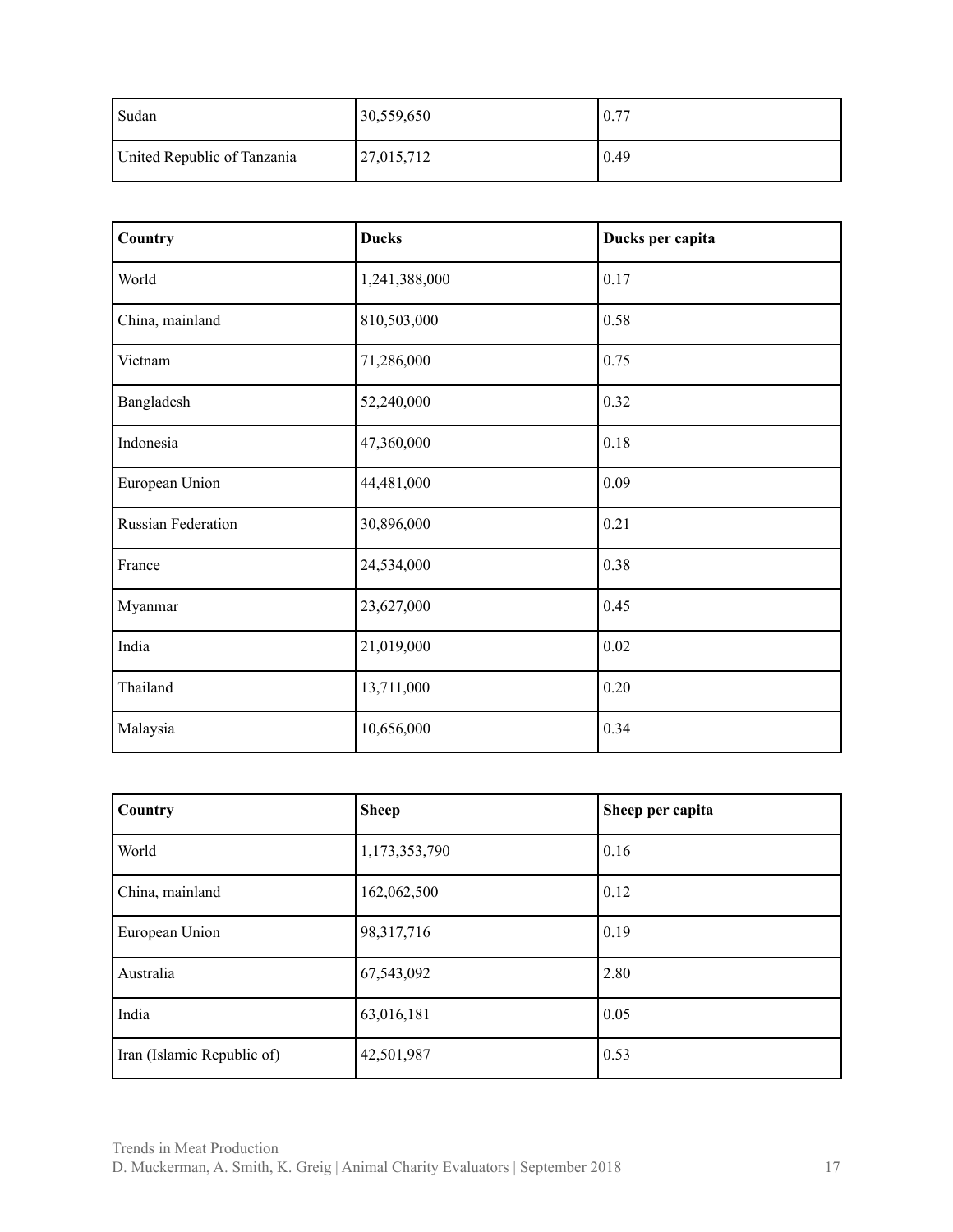| Nigeria        | 42,091,042 | 0.23 |
|----------------|------------|------|
| Sudan          | 40,552,860 | 1.02 |
| United Kingdom | 33,943,000 | 0.52 |
| Turkey         | 31,507,934 | 0.40 |
| Ethiopia       | 30,697,942 | 0.30 |
| Pakistan       | 29,800,000 | 0.15 |

| Country                  | <b>Pigs</b> | Pigs per capita |
|--------------------------|-------------|-----------------|
| World                    | 981,797,339 | 0.13            |
| China, mainland          | 451,125,000 | 0.32            |
| European Union           | 148,854,114 | 0.29            |
| United States of America | 71,500,400  | 0.22            |
| <b>Brazil</b>            | 39,950,320  | 0.19            |
| Spain                    | 29,231,595  | 0.63            |
| Vietnam                  | 29,075,315  | 0.31            |
| Germany                  | 27,376,056  | 0.33            |
| Russian Federation       | 21,506,497  | 0.15            |
| Mexico                   | 16,753,231  | 0.13            |
| Myanmar                  | 16,524,336  | 0.31            |
| Canada                   | 12,770,461  | 0.35            |

| <b>Country</b>  | Goats         | <b>Goats per capita</b> |
|-----------------|---------------|-------------------------|
| World           | 1,002,810,368 | $\vert 0.13 \vert$      |
| China, mainland | 148,934,400   | $\mid$ 0.11             |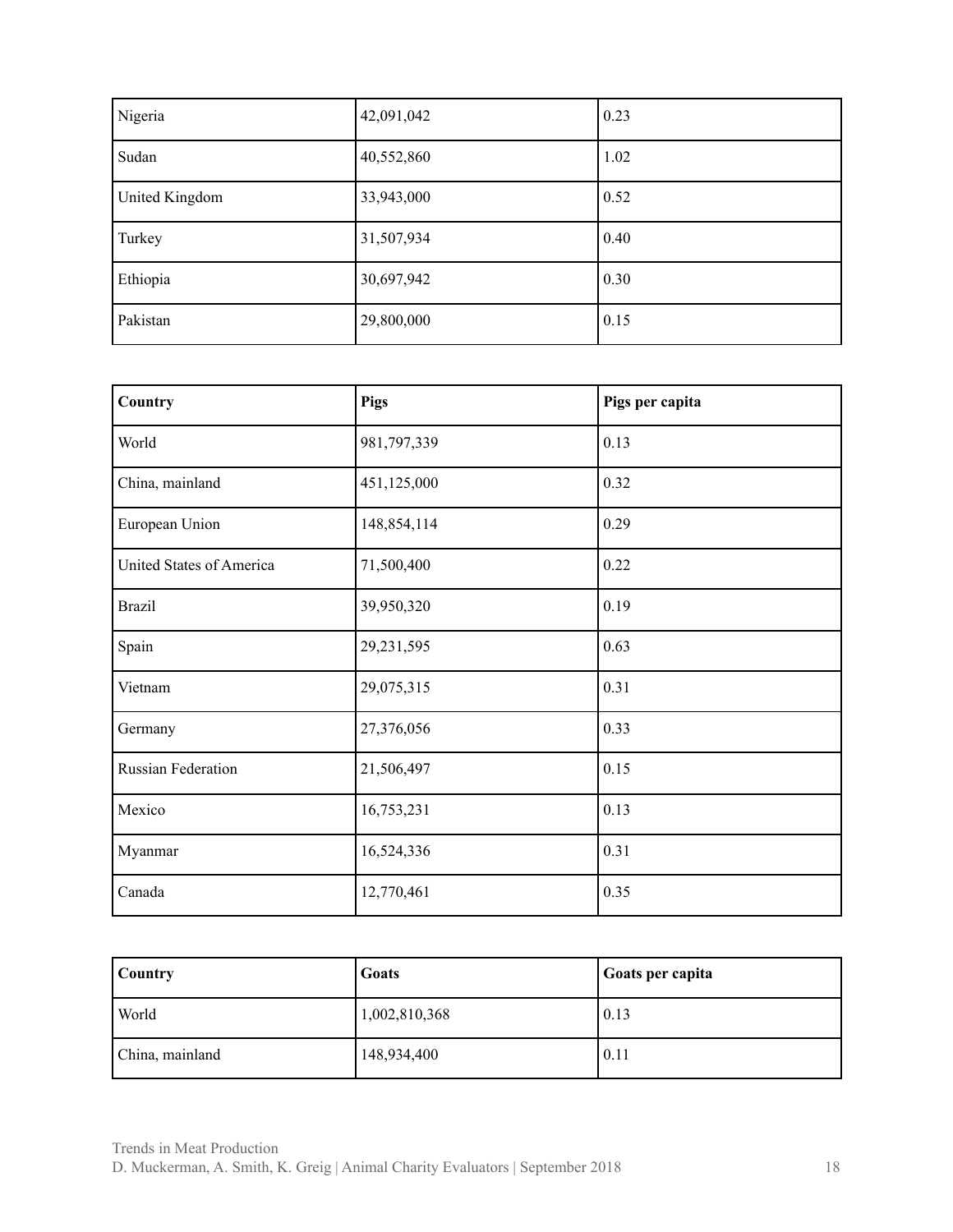| India      | 133,874,637  | 0.10 |
|------------|--------------|------|
| Nigeria    | 73,879,561   | 0.40 |
| Pakistan   | 70,300,000   | 0.36 |
| Bangladesh | 56,083,240   | 0.34 |
| Sudan      | 31,325,105   | 0.79 |
| Ethiopia   | 30,200,226   | 0.29 |
| Kenya      | 26,745,916   | 0.55 |
| Mongolia   | 25,574,861   | 8.45 |
| Mali       | 22, 141, 497 | 1.23 |
| Indonesia  | 19,608,181   | 0.08 |

| Country                  | <b>Turkeys</b> | Turkeys per capita |
|--------------------------|----------------|--------------------|
| World                    | 468,745,000    | 0.06               |
| United States of America | 244,000,000    | 0.76               |
| European Union           | 91,533,000     | 0.18               |
| Chile                    | 34,973,000     | 1.95               |
| <b>Brazil</b>            | 32,501,000     | 0.16               |
| Italy                    | 25,141,000     | 0.42               |
| France                   | 20,582,000     | 0.32               |
| Germany                  | 13,352,000     | 0.16               |
| Morocco                  | 12,341,000     | 0.35               |
| Poland                   | 11,706,000     | 0.31               |
| Tunisia                  | 11,496,000     | 1.01               |
| Portugal                 | 6,436,000      | 0.62               |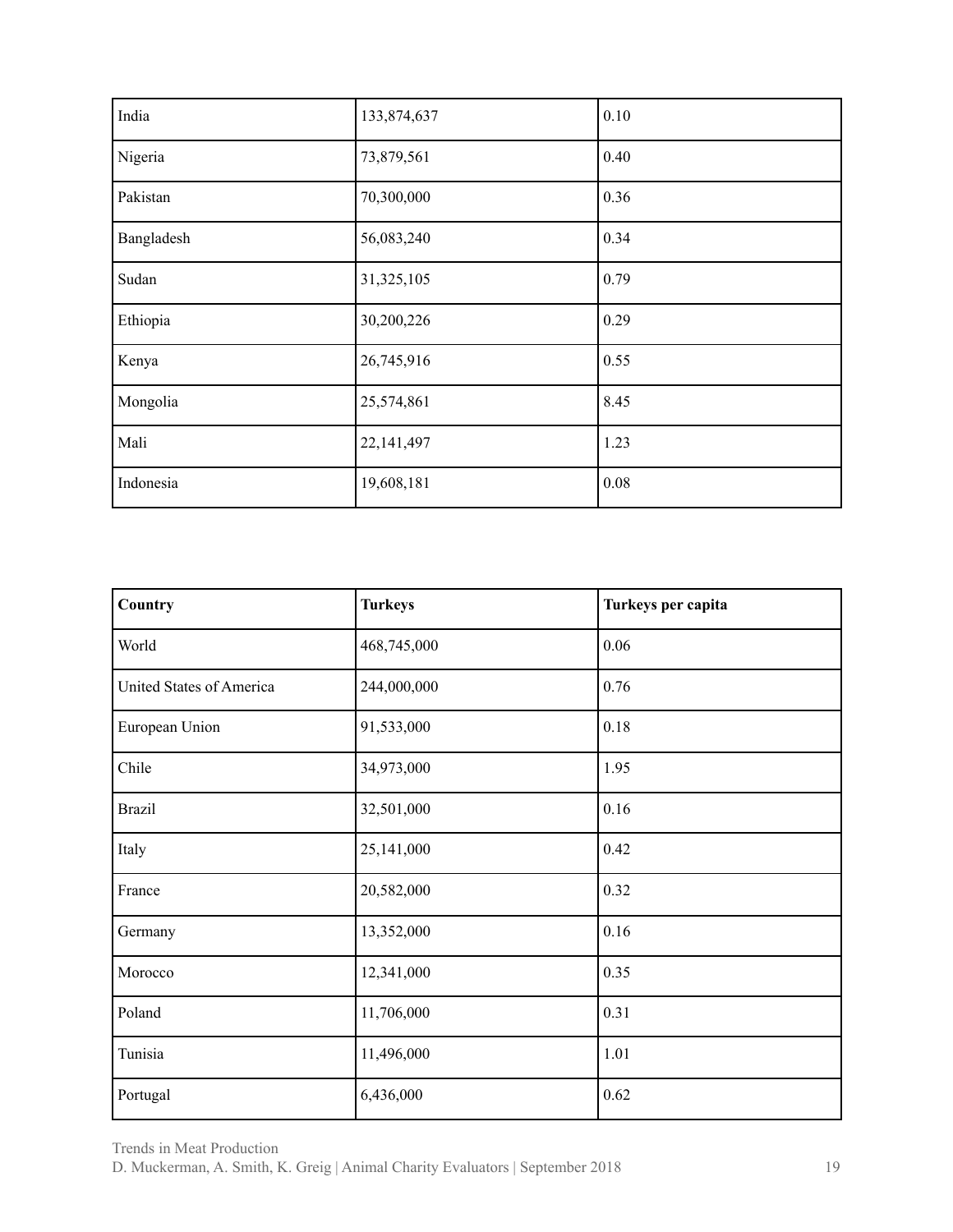| Country                   | Geese and guinea fowl | Geese and guinea fowl per capita |
|---------------------------|-----------------------|----------------------------------|
| World                     | 380,620,000           | 0.05                             |
| China, mainland           | 315,350,000           | 0.22                             |
| <b>Russian Federation</b> | 15,448,000            | 0.11                             |
| Mozambique                | 12,291,000            | 0.43                             |
| European Union            | 10,975,000            | 0.02                             |
| Egypt                     | 7,045,000             | 0.07                             |
| Ukraine                   | 5,115,000             | 0.12                             |
| Romania                   | 4,688,000             | 0.24                             |
| Poland                    | 3,989,000             | 0.10                             |
| Myanmar                   | 3,455,000             | 0.07                             |
| Madagascar                | 3,014,000             | 0.12                             |
| China, Taiwan Province of | 2,394,000             | 0.10                             |

| Country                                  | <b>Rabbits and hares</b> | Rabbits and hares per capita |
|------------------------------------------|--------------------------|------------------------------|
| World                                    | 316,686,000              | 0.04                         |
| China, mainland                          | 226,202,000              | 0.16                         |
| Democratic People's Republic of<br>Korea | 35,946,000               | 1.42                         |
| European Union                           | 23,396,000               | 0.05                         |
| Czechia                                  | 6,049,000                | 0.57                         |
| Italy                                    | 5,766,000                | 0.10                         |
| Ukraine                                  | 5,043,000                | 0.11                         |
| Nigeria                                  | 4,647,000                | 0.02                         |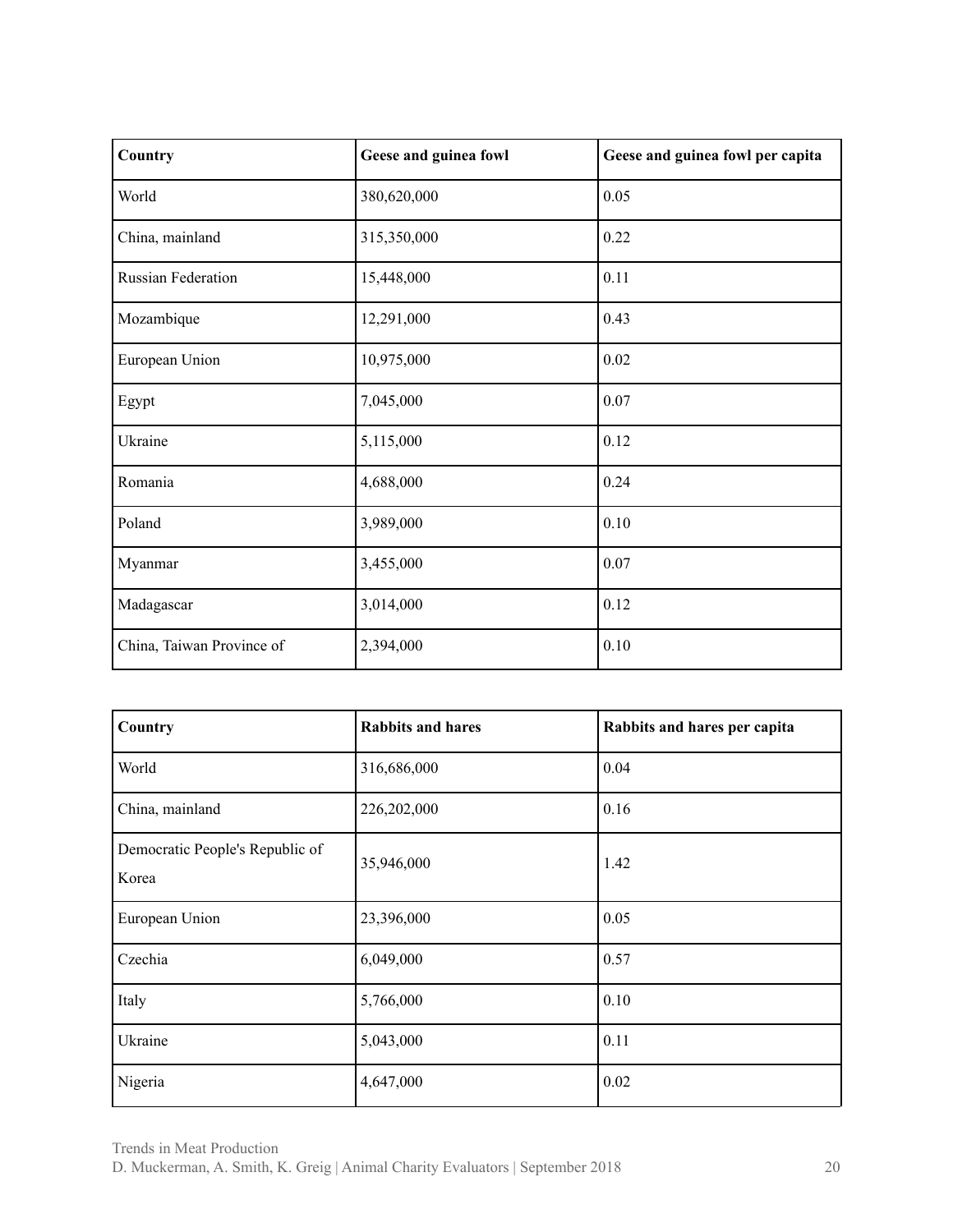| <b>Russian Federation</b> | 3,721,000 | $\vert 0.03 \vert$ |
|---------------------------|-----------|--------------------|
| Egypt                     | 3,638,000 | 0.04               |
| Spain                     | 3,569,000 | 0.08               |
| Romania                   | 1,826,000 | 0.09               |

## <span id="page-20-0"></span>USDA data

From the tables above, we see that the United States is one of the key countries in meat production. For this reason, we will look further into trends over time in the production of farmed animals in the United States. In order to understand these trends, the primary two metrics we consider are the number of animals killed per capita and the pounds of meat produced per capita. We look at the numbers on a per capita basis in order to control for effects of population growth and make other trends more apparent. In the United States, monthly data on meat production from vertebrate land animals is provided by the [United](https://www.ers.usda.gov/data-products/livestock-meat-domestic-data/) States [Department](https://www.ers.usda.gov/data-products/livestock-meat-domestic-data/) of Agriculture (USDA). Monthly population data is provided by the [Federal](https://fred.stlouisfed.org/series/POPTHM) Bank of St. [Louis](https://fred.stlouisfed.org/series/POPTHM). To get a sense of the overall trends we first look at the total number of animals slaughtered per capita and the total pounds of meat produced per capita.

In the plots below, each dot represents the value in a given month. Fit lines are given using local regression, a generalization of linear regression which is useful for data exhibiting non-linear trends. Data is available for birds going back to 1960 and mammals going back to 1983, but we display only the data from 2000 to the present because we are most interested in tracking the progress of the present-day animal advocacy movement. *The R code used to generate these plots is available upon request.*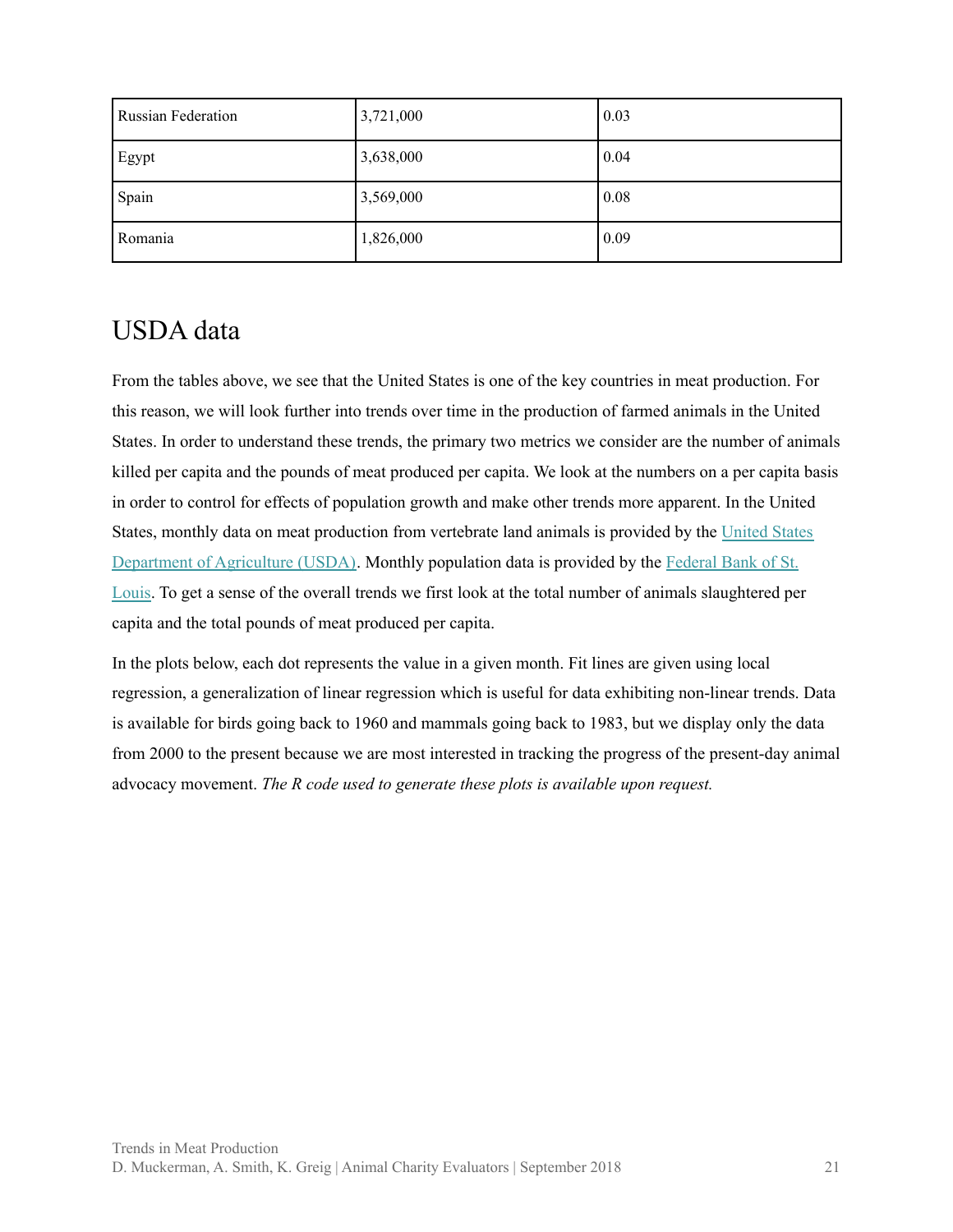### <span id="page-21-0"></span>Number of animals slaughtered



*Figure 1: Number of vertebrate land animals slaughtered per capita per month from 2000 to 2018*

In Figure 1 we see an overall downward trend in the number of animals slaughtered per capita, particularly around the years 2008 and 2009. While the number of animals slaughtered per capita has decreased in this time frame, it must be stressed that because the United States population has increased, this does not mean that the total number of animals slaughtered has decreased. The average number of animals slaughtered per capita each month was 2.51.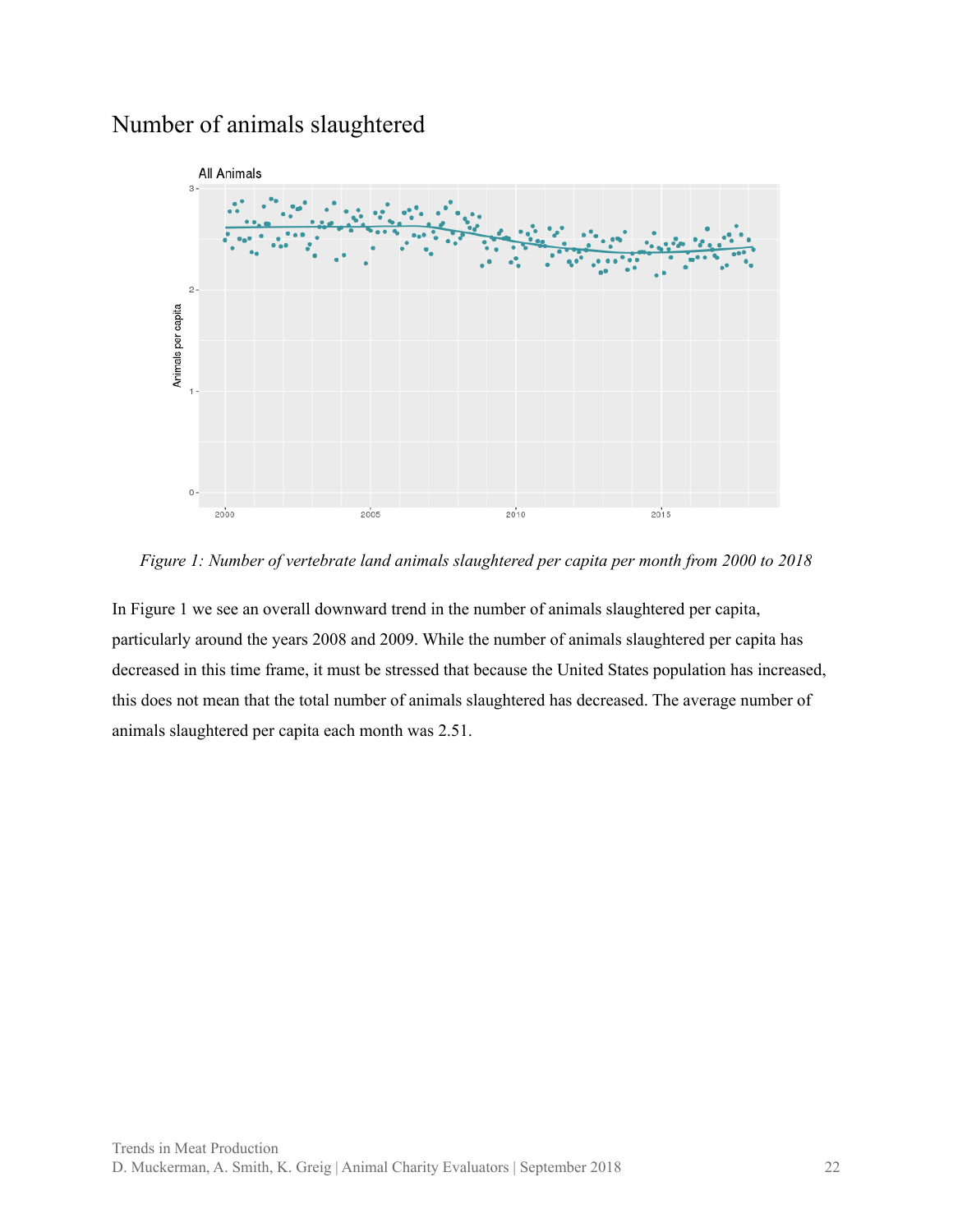

*Figure 2: Pounds of vertebrate land animal meat produced per capita per month from 2000 to 2018*

The overall trend in Figure 2 shows that the pounds per capita of meat produced has remained relatively constant between 2000 and 2018. Over this time period, the average was 24.8 pounds of meat produced per capita each month.

In both Figure 1 and Figure 2 a notable feature is the downturn in production around the years 2008 and 2009. This downturn is especially pronounced in Figure 1, where the most recent numbers show that the total number of animals slaughtered per capita is still below its peak between 2000 and 2005. While Figure 1 shows an overall decrease in one measure of production, Figure 2 shows an overall increase. The reason for the differences between these plots is change in the relative numbers of different species being produced and changes in the average weights of those species. When heavier animals are killed, meat production in pounds per capita can increase while the number of animals slaughtered per capita can decrease.

To get a better sense of the trends, we look at a breakdown by species. By far the majority of land animals slaughtered are chickens, so the plot of chickens slaughtered per capita looks similar to the plot of all animals slaughtered per capita.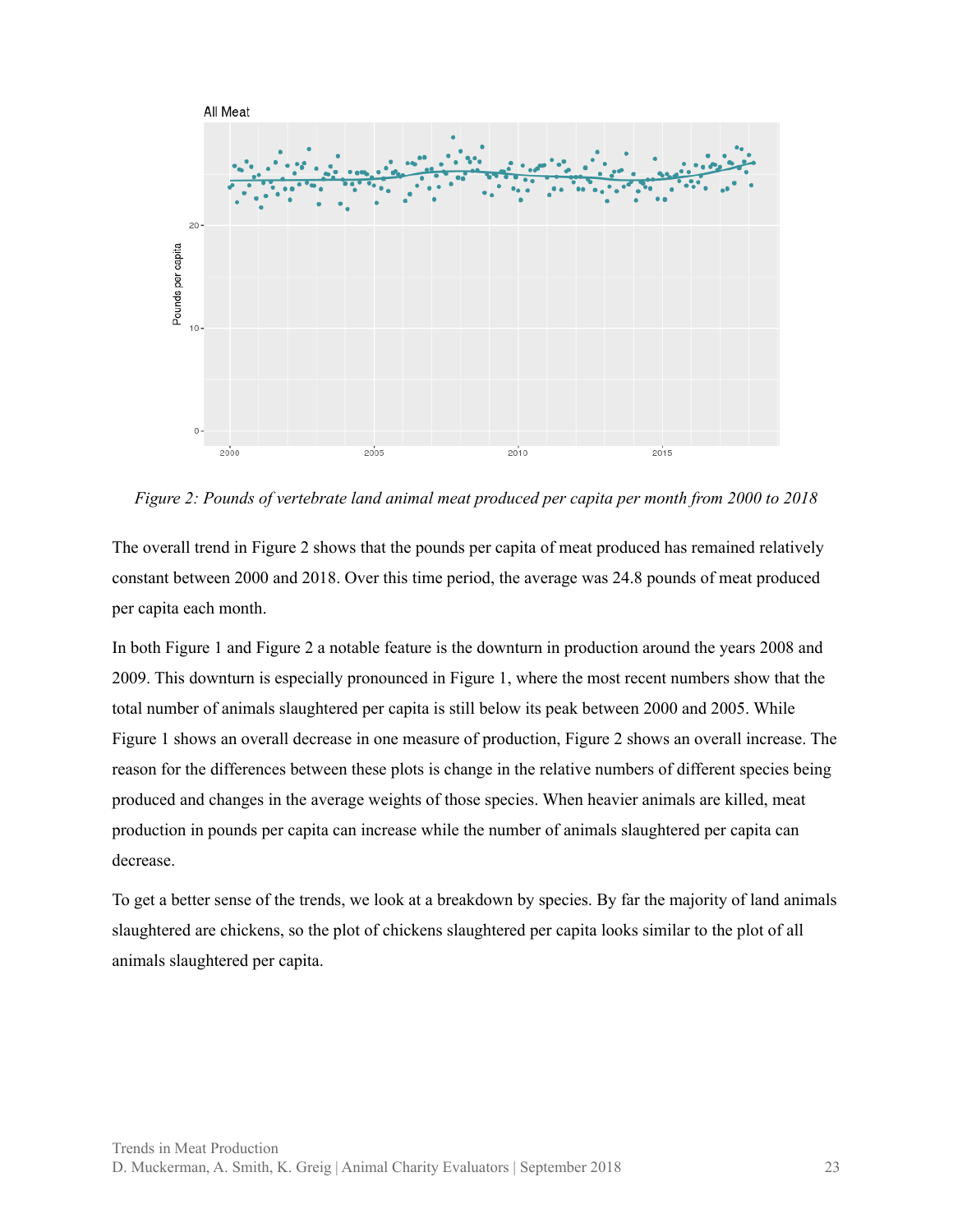

*Figure 3: Number of chickens slaughtered per capita per month from 2000 to 2018*

In Figure 3 we see generally the same trend as in Figure 1. The average number of chickens slaughtered per capita in this time period was 2.36 per month, which makes up the bulk of the total 2.51 animals slaughtered per capita per month seen in Figure 1.



*Figure 4: Number of turkeys, pigs, and cows slaughtered per capita per month from 2000 to 2018*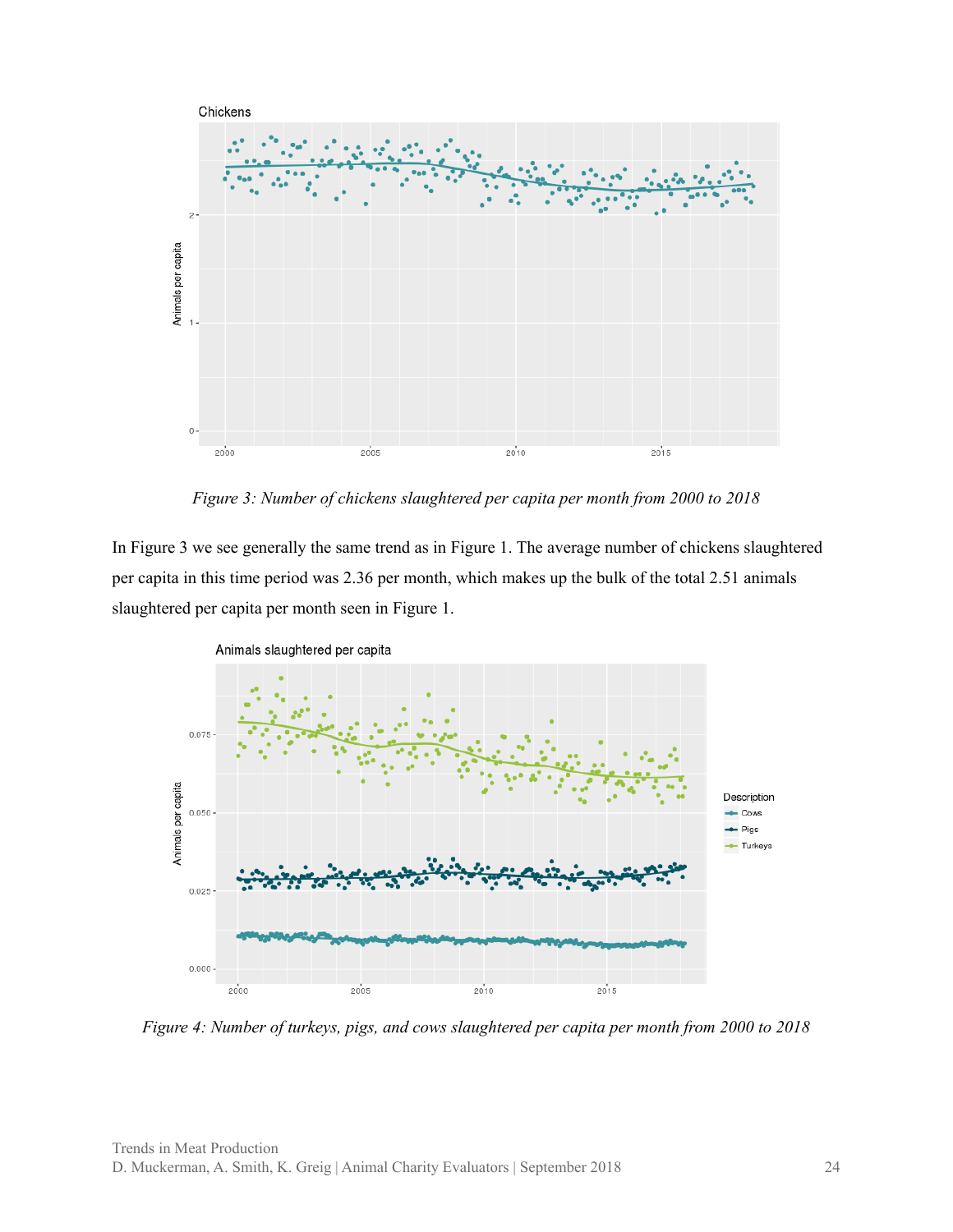For turkeys, the trend in Figure 4 is an overall decrease, and the average over the time period shown is 0.0691 turkeys slaughtered per capita per month (or 0.829 per year).

We see in Figure 4 that while there has been some variation in the slaughter of pigs—with a peak around 2008—the number slaughtered per capita has, overall, increased beyond its level in 2000. We also note that the average number of pigs slaughtered per capita from 2000 to 2018 was 0.0297 per month (or 0.356 per year).

The trend for cows has been an overall decrease in the number slaughtered per capita from 2000 to 2018, with an average of 0.00911 per month (or 0.109 per year). However, it should be noted that total number of cows slaughtered appears to be rising since the minimum in 2015.

#### <span id="page-24-0"></span>Pounds of meat

While the number of animals being slaughtered is an important metric in that it directly shows the number of animals affected by meat production, the total pounds of meat produced gives us a better view of consumer choices. While the number of animals slaughtered varies greatly from species to species, the pounds of meat produced doesn't vary as much across species, so we can more easily make comparisons between species and see some shifts in the types of meat being produced.



*Figure 5: Pounds of meat produced per capita per month from 2000 to 2018 (separated by birds and mammals)*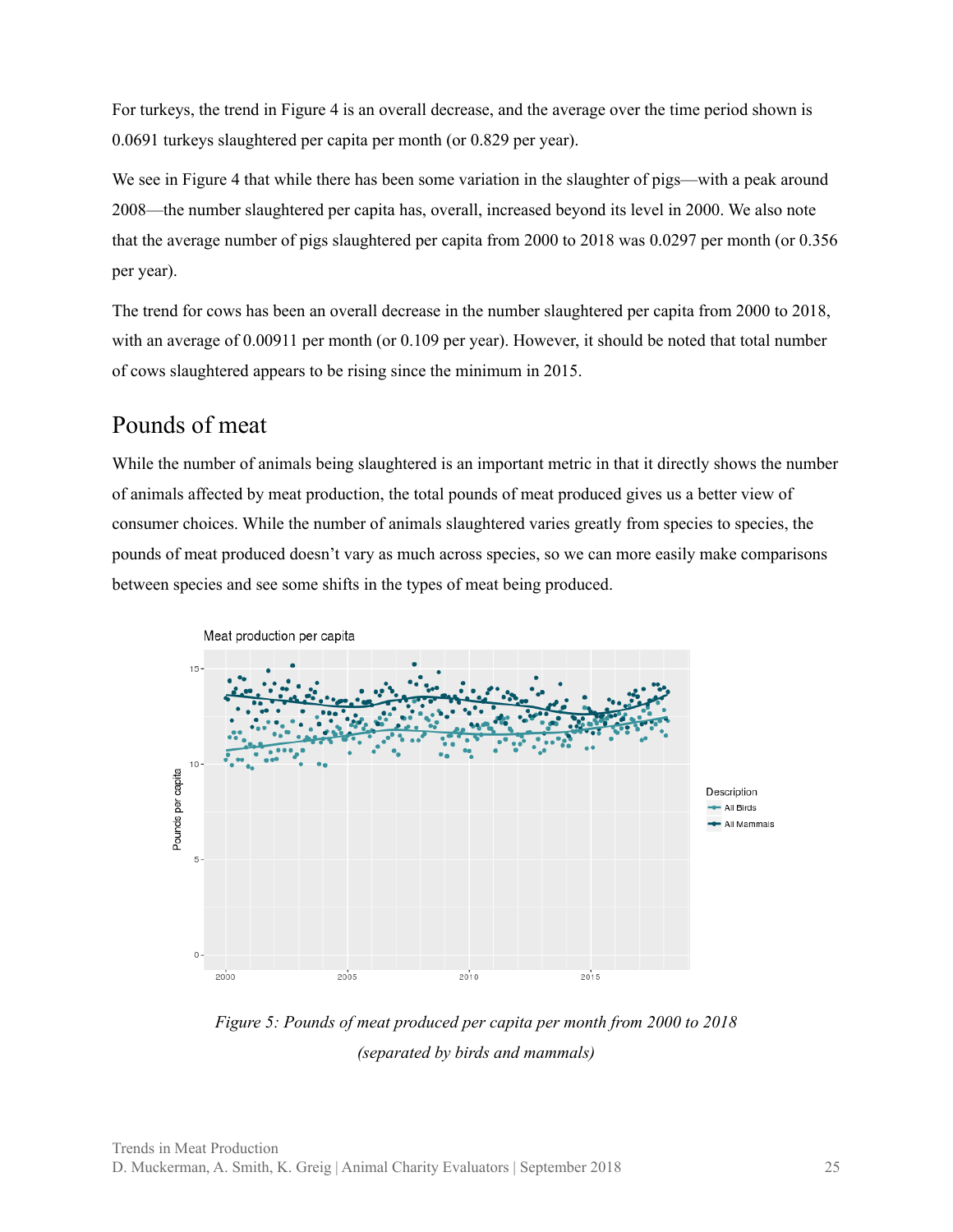We see from Figure 5 that the total amount of mammal meat ("red meat") being produced and the total amount of bird meat ("poultry") being produced are nearer than they have been in the past. Over this time period, the total amount of mammal meat produced per capita per month was 13.2 pounds, while for bird meat it was 11.6 pounds.



*Figure 6: Pounds of meat produced per capita per month from 2000 to 2018 (separated by species)*

Figure 6 provides further detail for the trends seen in Figure 5. Namely, the decrease in mammal meat production per capita is primarily due to a decrease in the amount of cow meat produced per capita, whereas pig meat production per capita has increased over this time. In this time period, the per capita meat production for chickens has averaged 9.86 pounds per month. For cows it has averaged 7.05 pounds per month, and for pigs it has averaged 6.04 pounds per month.

While the total number of chickens slaughtered per capita is below its level in 2000, Figure 6 shows that the total pounds of chicken meat produced per capita has increased beyond its level in 2000.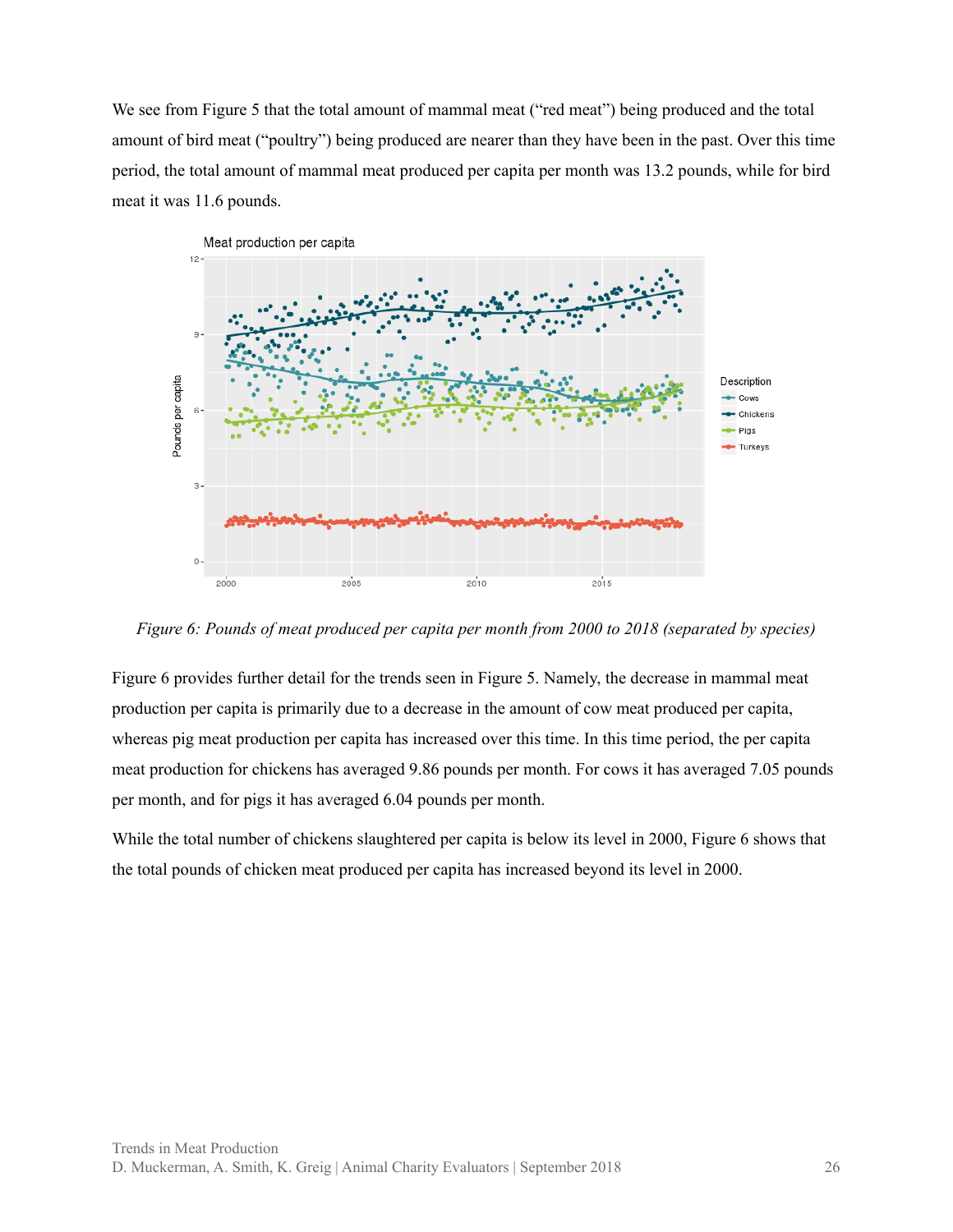

*Figure 7: Pounds of chicken meat produced per capita per month from 2000 to 2018*

The explanation for this is that the average weight of chickens has increased somewhat linearly over this time period.



*Figure 8: Average chicken weight at slaughter from 2000 to 2018*

Figure 8 shows that the average weight of chickens has increased from about 5 pounds at slaughter in 2000 to 6.3 pounds in 2018.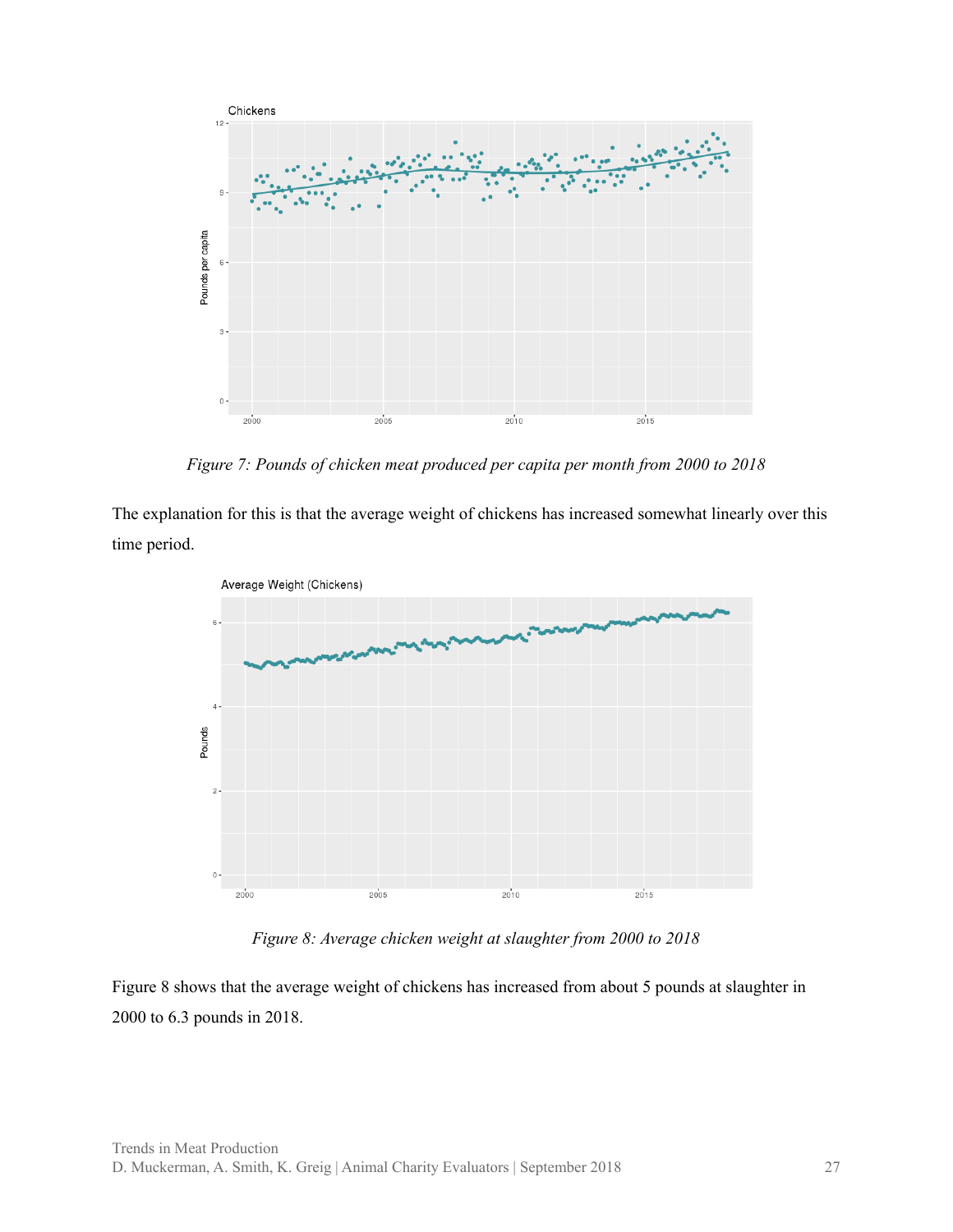

*Figure 9: Average turkey weight at slaughter from 2000 to 2018*

In Figure 9 we see a similar trend in turkeys, increasing in weight from around 26 pounds in 2000 to around 31 pounds in 2018. In turkeys, the average weight at slaughter appears to exhibit more seasonal variation than the average chicken weight seen in Figure 10.



*Figure 10: Average pig weight at slaughter from 2000 to 2018*

We also see an increasing trend in the average weight of pigs at slaughter in Figure 10, from around 260 pounds in 2000 to around 285 pounds in 2018. While the overall trend for average pig weight in this time period is increasing, there are, again, seasonal variations.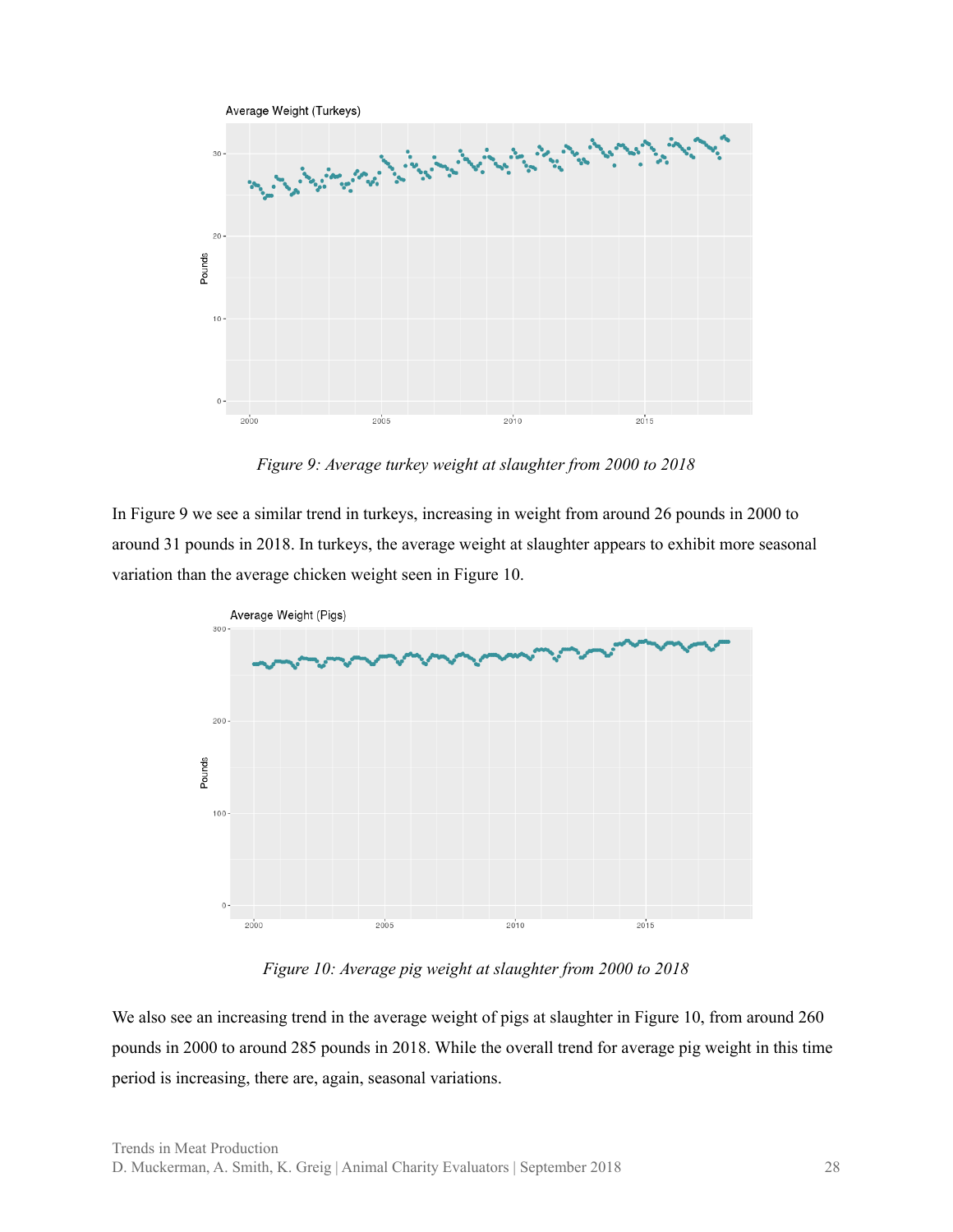

*Figure 11: Average cow weight at slaughter from 2000 to 2018*

In Figure 11 we see that average cow weight at slaughter has increased from about 1,225 pounds in 2000 to around 1,360 pounds in 2018. Again, there appear to be seasonal variations.

#### <span id="page-28-0"></span>Conclusion

From the FAO data we see that the main countries producing meat (in terms of animals slaughtered, weight of meat produced, and total stock) are China, the United States, Brazil, and Indonesia. We also see that, relative to other countries, European countries tend to favor the production of larger animals. While these animals also tend to be longer-lived and therefore account for a greater proportion of the total stock than of animals slaughtered, European countries are still not among the highest producers by that metric. We also see that some of the species most affected by animal agriculture are ducks, rabbits, geese, and guinea fowl, which are not commonly among animals represented in animal advocacy. This reflects the movement's focus on the western hemisphere.

In the United States, the number of animals slaughtered per capita has decreased since 2000, while the weight of meat produced per capita has increased. This appears to be due to the increasing weight of the animals being slaughtered. While the pounds of meat per capita have overall increased since 2000, there are time periods during which it decreased.